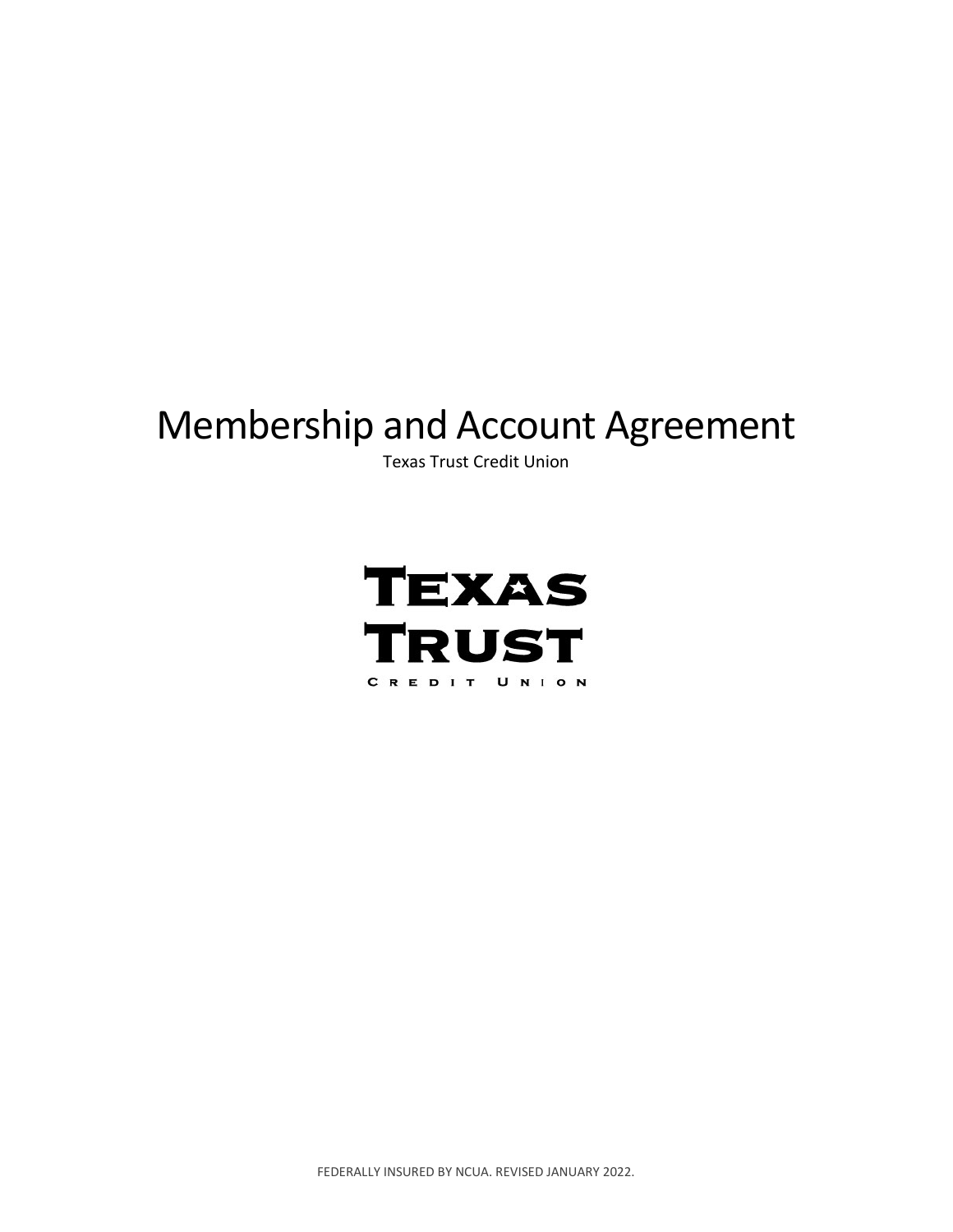## Table of Contents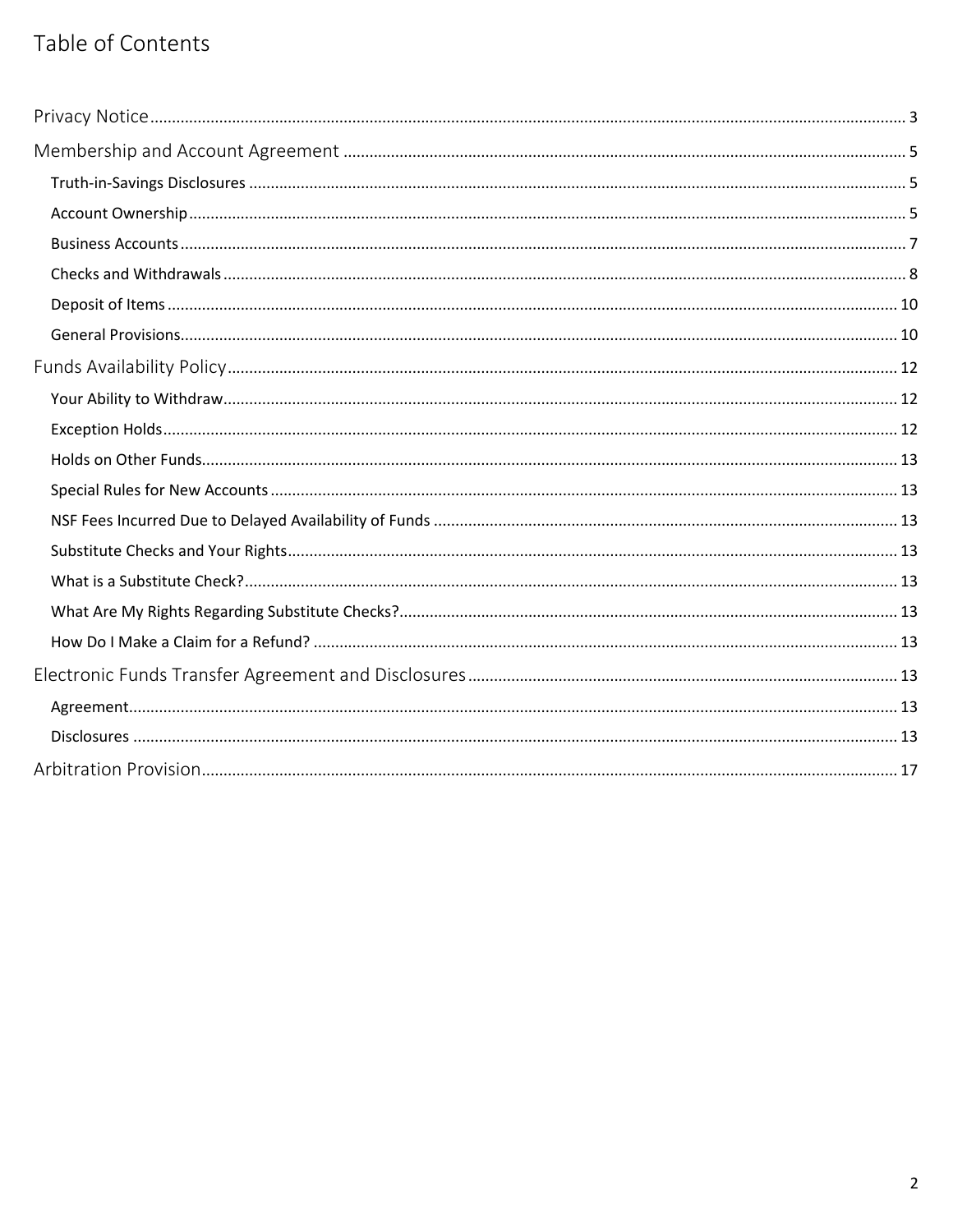## Privacy Notice

<span id="page-2-0"></span>

| <b>FACTS</b> | What does Texas Trust Credit Union do with your personal information?                                                                                                                                                                                                                                                     |
|--------------|---------------------------------------------------------------------------------------------------------------------------------------------------------------------------------------------------------------------------------------------------------------------------------------------------------------------------|
| Why?         | Financial institutions choose how they share your personal information. Federal law gives consumers the<br>right to limit some but not all sharing. Federal law also requires us to tell you how we collect, share, and<br>protect your personal information. Please read this notice carefully to understand what we do. |
| What?        | The types of personal information we collect and share depend on the product or service you have with us.<br>This information can include:<br>Social Security Number and income<br>Account balances and payment history<br>Credit history and credit scores                                                               |
| How?         | All financial institutions need to share members' personal information to run their everyday business. In the<br>section below, we list the reasons financial companies can share their members' personal information; the<br>reasons Texas Trust chooses to share; and whether you can limit this sharing.               |

| REASONS WE CAN SHARE YOUR PERSONAL INFORMATION                                                                                                                                        | <b>DOES TEXAS</b><br><b>TRUST SHARE?</b> | <b>CAN YOU LIMIT</b><br><b>THIS SHARING?</b> |
|---------------------------------------------------------------------------------------------------------------------------------------------------------------------------------------|------------------------------------------|----------------------------------------------|
| For our everyday business purposes - such as to process your transactions, maintain your<br>account(s), respond to court orders and legal investigations, or report to credit bureaus | <b>YFS</b>                               | NO                                           |
| For our marketing purposes - to offer our products and services to you                                                                                                                | <b>YFS</b>                               | <b>YFS</b>                                   |
| For joint marketing with other financial institutions                                                                                                                                 | <b>YFS</b>                               | <b>YFS</b>                                   |
| For our affiliates' everyday business purposes - information about your transactions and<br>experiences                                                                               | <b>YES</b>                               | NO                                           |
| For our affiliates' everyday business purposes - information about your creditworthiness                                                                                              | <b>YES</b>                               | <b>YES</b>                                   |
| For our affiliates to market to you                                                                                                                                                   | <b>YES</b>                               | <b>YES</b>                                   |
| For nonaffiliates to market to you                                                                                                                                                    | <b>YES</b>                               | <b>YES</b>                                   |

| <b>TO LIMIT OUR</b><br><b>SHARING</b> | ► Call us: (972) 263-5171 - our menu will prompt you through your choice(s), or<br>Visit us online: TexasTrustCU.org/Contact                                                                                                                                                                            |
|---------------------------------------|---------------------------------------------------------------------------------------------------------------------------------------------------------------------------------------------------------------------------------------------------------------------------------------------------------|
|                                       | <b>Please note:</b> If you are a new member, we can begin sharing your information 30 days from the date we<br>sent this notice. When you are no longer our member, we continue to share your information as<br>described in this notice. However, you can contact us at any time to limit our sharing. |
|                                       |                                                                                                                                                                                                                                                                                                         |
| <b>QUESTIONS?</b>                     | Call (972) 263-5171 or visit TexasTrustCU.org/Contact                                                                                                                                                                                                                                                   |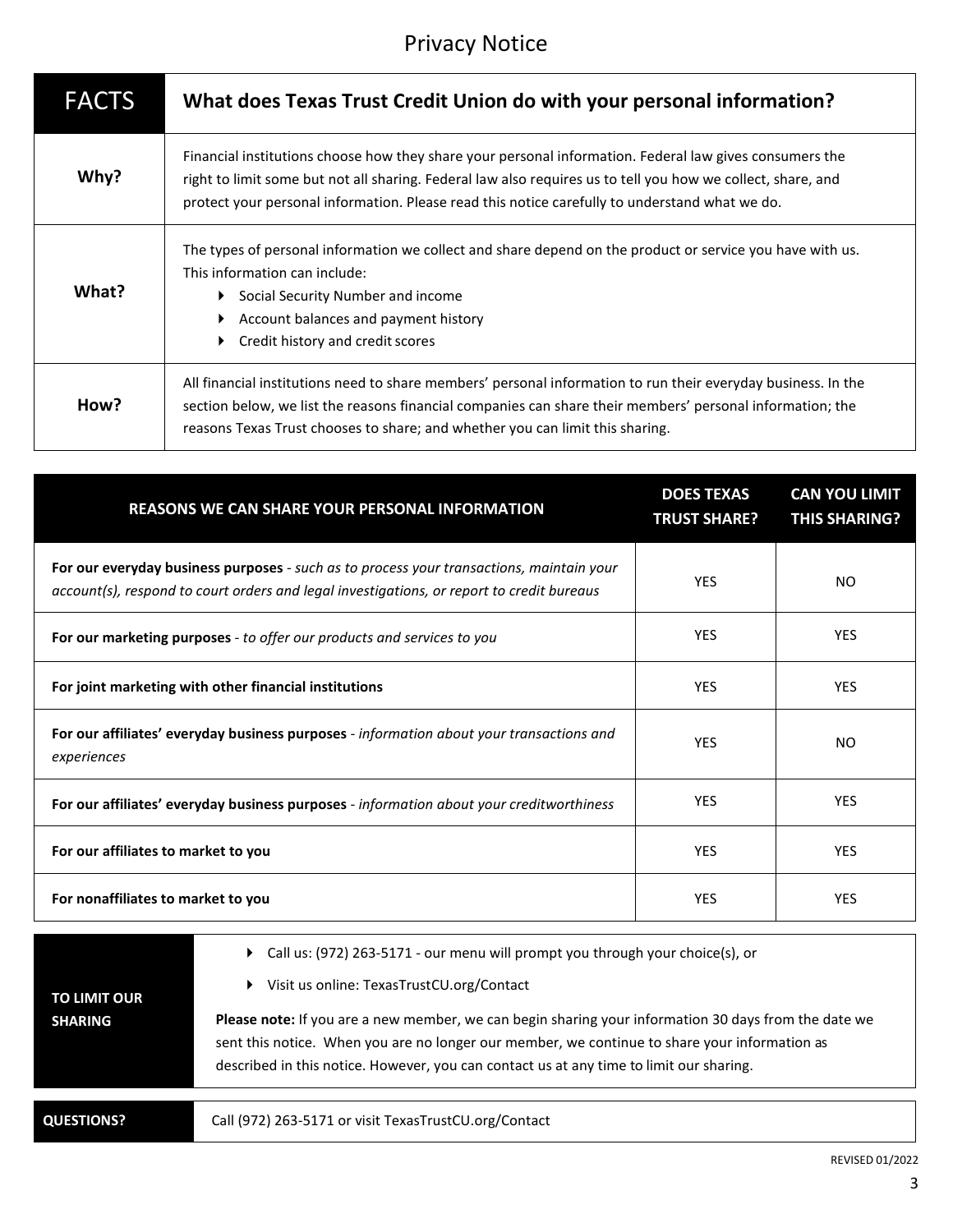| <b>WHO WE ARE</b>                                                                        |                                                                                                                                                                                                                                                                                                                                                                                                                                                                           |  |  |  |
|------------------------------------------------------------------------------------------|---------------------------------------------------------------------------------------------------------------------------------------------------------------------------------------------------------------------------------------------------------------------------------------------------------------------------------------------------------------------------------------------------------------------------------------------------------------------------|--|--|--|
| Who is providing this notice?                                                            | <b>Texas Trust Credit Union</b>                                                                                                                                                                                                                                                                                                                                                                                                                                           |  |  |  |
| <b>WHAT WE DO</b>                                                                        |                                                                                                                                                                                                                                                                                                                                                                                                                                                                           |  |  |  |
| <b>How does Texas Trust Credit</b><br>Union protect my personal<br>information?          | To protect your personal information from unauthorized access and use, we use security measures that<br>comply with federal law. These measures include computer safeguards and secured files and buildings.                                                                                                                                                                                                                                                              |  |  |  |
| <b>How does Texas Trust Credit</b><br>Union collect my personal<br>information?          | We collect your personal information, for example, when you:<br>open an account or deposit money<br>▶<br>pay your bills or apply for a loan<br>use your credit or debit card<br>We also collect your personal information from others, such as credit bureaus, affiliates, or other<br>companies.                                                                                                                                                                         |  |  |  |
| Why can't I limit all sharing?                                                           | Federal law gives you the right to limit only:<br>sharing for affiliates' everyday business purposes- information about your creditworthiness<br>▸<br>affiliates from using your information to market to you<br>sharing for non-affiliates to market to you<br>state laws and individual companies may give you additional rights to limit sharing                                                                                                                       |  |  |  |
| What happens when I limit<br>sharing for an account I hold<br>jointly with someone else? | Any of you may exercise the right to opt out. Your choices will apply to everyone on the account.                                                                                                                                                                                                                                                                                                                                                                         |  |  |  |
| <b>DEFINITIONS</b>                                                                       |                                                                                                                                                                                                                                                                                                                                                                                                                                                                           |  |  |  |
| <b>Affiliates</b>                                                                        | Companies related by common ownership or control. They can be financial and nonfinancial<br>companies:<br>▶ Heritage F&I, LLC, Specialized Insurance Services (SIS)                                                                                                                                                                                                                                                                                                       |  |  |  |
| <b>Nonaffiliates</b>                                                                     | Companies not related by common ownership or control. They can be financial and nonprofit<br>companies:<br>Nonaffiliates we share with can include companies for direct marketing, data processing,<br>▶<br>online services for bill payment, account setup, deposit and mobile services and identity<br>protection.<br>We may also enter into agreements in the future with other companies that offer additional financial<br>products and services for you to consider |  |  |  |
| Joint marketing                                                                          | A formal agreement between non-affiliated financial companies that market financial products or<br>services to you:<br>• Our joint marketing partners include insurance companies and other financial service<br>companies                                                                                                                                                                                                                                                |  |  |  |

## **OTHER IMPORTANT INFORMATION**

To protect our members' privacy, we only work with companies that agree to maintain strong confidentiality protections and limit the use of information we provide. We do not permit these companies to sell to other third parties the information we provide to them.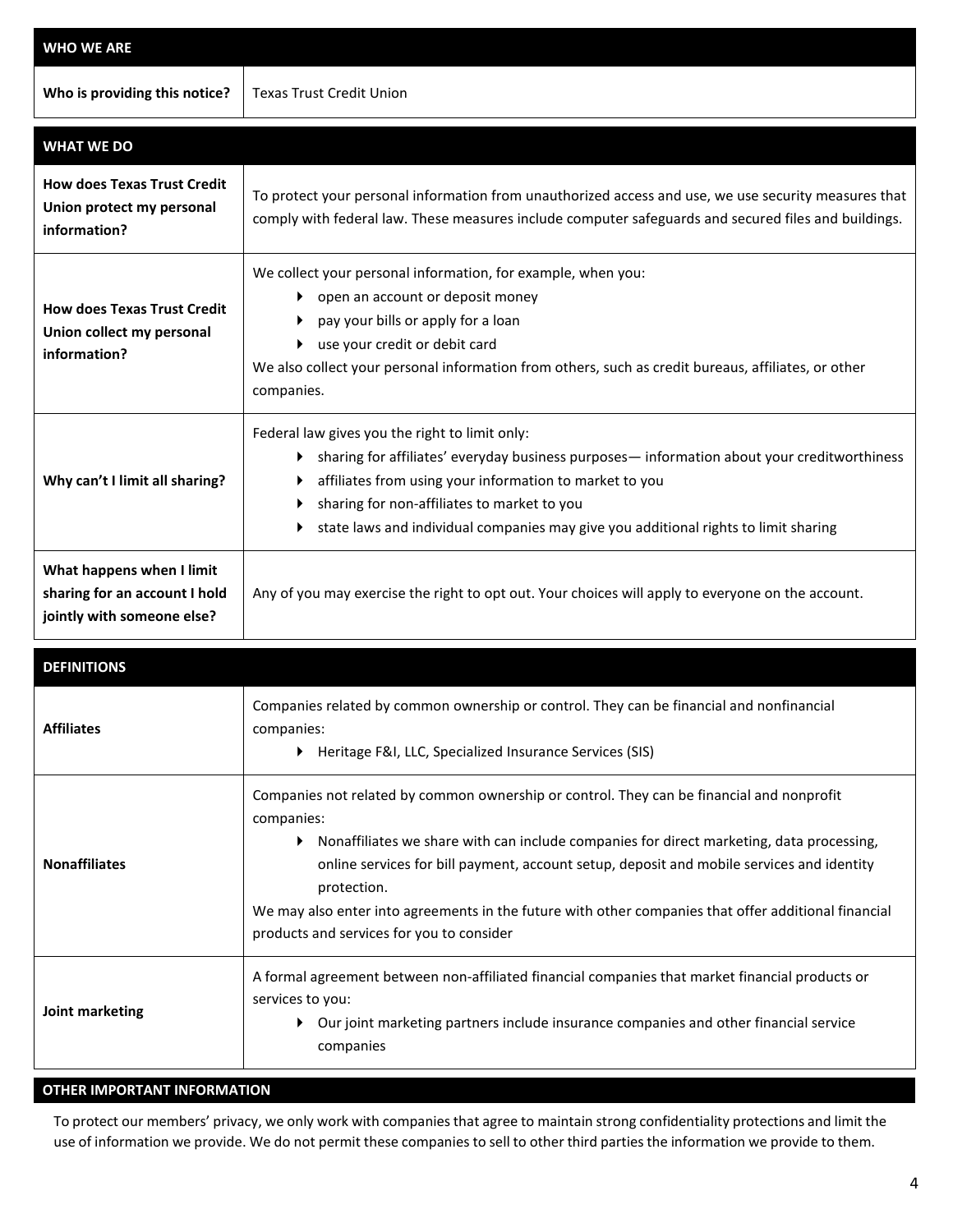## **THIS AGREEMENT CONTAINS ARBITRATION, CLASS ACTION WAIVER AND JURY TRIAL WAIVER PROVISIONS.**

**BY OPENING OR CONTINUING TO USE YOUR ACCOUNTS, YOU ARE KNOWINGLY AND VOLUNTARILY ACCEPTING AND AGREEING TO THESE PROVISIONS.**

**ARBITRATION: DISPUTES ABOUT YOUR ACCOUNTS UNDER THIS AGREEMENT WILL BE RESOLVED THROUGH BINDING INDIVIDUAL ARBITRATION.**

**WAIVERS: YOU AGREE TO WAIVE YOUR RIGHT TO PARTICIPATE IN COURT ACTIONS OR ARBITRATION PROCEEDINGS AGAINST THE CREDIT UNION THAT ARE CLASS ACTIONS, REPRESENTATIVE ACTIONS, OR PRIVATE ATTORNEY GENERAL ACTIONS. YOU ALSO WAIVE THE RIGHT TO A JURY TRIAL.**

**THE ARBITRATION AND WAIVER PROVISIONS ARE IN THE ARBITRATION PROVISION AT THE END OF THIS AGREEMENT. THEY AFFECT YOUR RIGHTS. YOU SHOULD READ THEM CAREFULLY.** 

## Membership and Account Agreement

<span id="page-4-0"></span>In this Agreement, the words "you," "your," "Party," and "Owner" mean any person or entity who signs a Membership Application, or any other application in connection with the opening of any Account with Texas Trust Credit Union, any such person or entity who maintains an Account with us, or any other person or entity authorized to use or having access to any such Account. The words "we," "us," "our," and "Credit Union" mean Texas Trust Credit Union.

In this Agreement, and in your Truth-in-Savings Account Disclosures and Rate and Fee Schedule, the term "Savings Account" may be used to describe your Share Accounts with us, and the term "Checking Account" may be used to describe your Share Draft Accounts with us.

You authorize us to establish one or more Accounts for you or on behalf of third parties as designated in your Membership Application or in any other Account Application you may execute with us (the "Application"), including but not limited to any Share Account, Checking Account, and any Certificate of Deposit Account. By opening or using any such Account, you agree to be bound by the terms of this Agreement whether you are acting in your individual capacity, in a fiduciary capacity, or in your capacity as an officer, agent, or representative of any business entity or association. You also acknowledge receipt of and agree to be bound by our Truth-In-Savings Account Disclosures, Funds Availability Policy, Overdraft Coverage Options disclosure, and Fee Schedule as amended from time to time and to conform to our rules, regulations, bylaws, and policies now in effect and as amended or adopted hereafter. In case of any conflict between the terms of this Account Agreement and the disclosures set forth in the Truth-In-Savings Account Disclosures and Fee Schedule, the disclosures appearing in the Truth-in-Savings Account Disclosures and Schedule will control. The Truth-In-Savings Account Disclosures and Funds Availability Policy, Overdraft Coverage Options disclosure, and Fee Schedule are incorporated into this Agreement as they may be updated from time to time. This Agreement is incorporated into and made a part of any application or other document you execute or receive in connection with the opening or use of any Account.

## <span id="page-4-1"></span>Truth-in-Savings Disclosures

Truth-in-Savings Disclosures that apply to each of your Accounts, including the dividend rate and the annual percentage yield on your Accounts, are set out on the Truth-in-Savings Account Disclosures and Rate and Fee Schedule that accompany your Account Agreement.

A minimum share balance must be maintained in your primary Account in order to open or maintain other Accounts at the Credit Union. A minimum balance may also be required to avoid service fees on certain accounts. Please refer to the Truth-in-Savings Account Disclosures and Rate and Fee Schedule for more information.

## <span id="page-4-2"></span>Account Ownership

- 1. **Single Party Accounts.** Under this type of Account ownership, the sole party to the Account owns the Account. If you open a Single Party Account upon your death, and absent any Payable on Death (POD) designation, ownership of the Account passes as part of your estate under your will or by intestacy.
- 2. **Joint or Multiple Party Accounts with Right of Survivorship.** If an Account is opened by two or more parties, or if one or more parties are added to a Single Party Account, the Account will be a joint or multiple party Account with right of survivorship. The parties to the Account own the Account in proportion to the parties' net contributions to the Account. All funds deposited into that Account, including any earnings thereon, shall be owned by you jointly, with all others who sign the Account Application, with right of survivorship. On the death of one party to such an Account, all sums in the Account on the date of the death vest in and belong to the surviving party or parties as their separate property and estate. Payment to any Owner shall be valid and discharge us from any and all liability for such payments. We may accept instructions from any Owner or act at the request of any Owner with regard to any such Account without the joinder of any other Owner, and each Owner authorizes the other to act on his or her behalf with respect to the Account. Any Owner may pledge all of the shares or deposits in the Account to secure any indebtedness owing to us or may designate the Account to provide overdraft protection for any other Account, without the joinder of any other Owner and without regard to his or her interest in the Account. At our option, we may require the consent of all Owners prior to taking any action in connection with an Account. We make no representation concerning the legal consequences or the effect of survivorship rights, including any consequences arising out of the community property laws of any state, and you agree to hold us harmless from any loss or liability in connection with any survivorship designation. You understand that you should consult applicable law or consult with your attorney if you have any question regarding the validity, effectiveness, or fitness of a survivorship designation for any purpose.

Any right of survivorship may be ineffective and invalid unless the Account application, or the certificate form in the case of a Certificate of Deposit, is signed by all of the parties to the Account and returned to the Credit Union. In the event that a new Certificate of Deposit is issued to you following renewal of a Certificate of Deposit Account, evidencing the terms of the renewed Certificate of Deposit, you agree that the signatures and ownership rights which apply to the original Certificate of Deposit shall be incorporated into and made part of the renewed Certificate of Deposit and shall apply to that Certificate for all purposes.

Any Joint Owner may voluntarily remove his or her name from any Joint or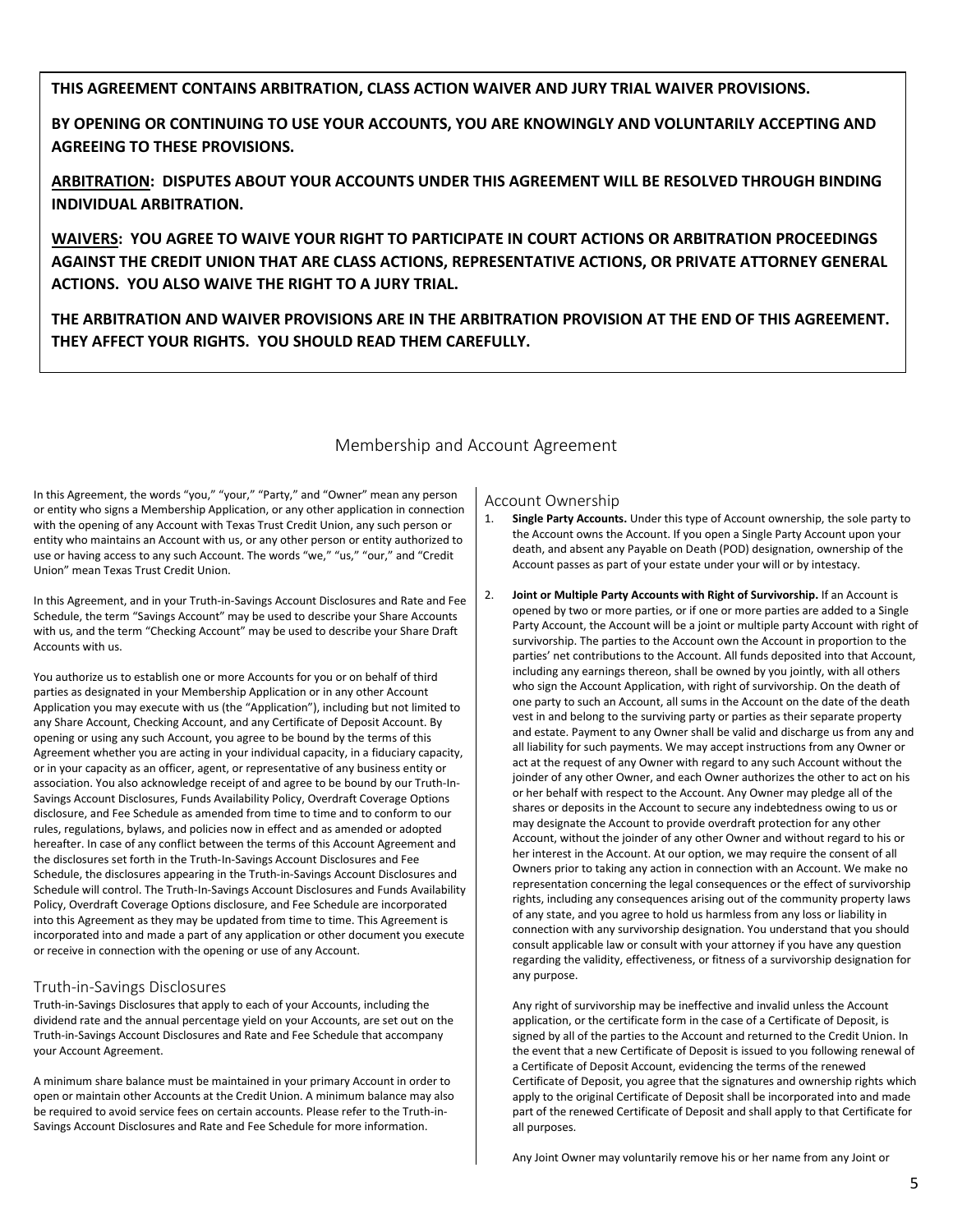Multiple Party Account by notification to us in writing. A member opening an Account with us may change or remove a Joint Owner or Joint Owners from any Account or change the form of the Account by giving us written notice in such form as we may require. Any such action by a member will terminate any interest that the removed Joint Owner may have in such Account. At our option, we may require that an Account be closed and a new Account opened in lieu of permitting the removal of any Joint Owner, or we may require the joinder and consent of any Joint Owner prior to acting upon any written notification or instruction to remove the Joint Owner from an Account. A Joint Owner may not remove the Primary Member (the holder of the Taxpayer Identification Number associated with the Account).

In the event that a Joint Owner is removed from a Checking Account, checks or automatic payments presented on the Account not authorized by the Primary Member should be identified by the Primary Member within three days of payment or processing from the Account. Upon written notification to the Credit Union, the Credit Union will make every reasonable effort to return the items and collect the funds. You agree to hold us harmless from any and all loss and liability, which we may incur due to our inadvertent payment of checks signed by a previous Joint Owner. In the event of a prior commitment to a loan, secured by Account funds pledged by a Joint Owner, the loan Security Agreement will prevail. The Account funds will remain as security until the loan obligation is fulfilled.

- Payable on Death (POD) Accounts. A POD Account is an Account payable on request to one or more persons during their lifetimes and upon the death of the last of those persons, to one or more POD payees named in the Application or any other document executed in connection with the Account. You agree that the persons named as POD payees in any Account Application or Payable on Death Agreement, whether one or more, are designated as POD payees. During your lifetime, all funds paid into or deposited into the Account designated, including any earnings thereon, shall be owned by you, and payment may be made upon your request, or the request of any party to the Account. If there is more than one Owner, then during your lifetimes the provisions set forth above with regard to Joint or Multiple Party Accounts with Right of Survivorship shall control. Upon your death (the death of the last of you to survive), each POD payee agrees that all such funds shall be owned by the POD payees surviving. Payment may be made at the request of any named POD payee then living, and any payment made upon such request discharges us from any and all liability to that POD payee and any remaining POD payees or their heirs, executors, and personal representatives. You, your heirs, executors, and personal representatives agree to defend, indemnify, and hold us harmless from any claim asserted by any person or estate as a result of the payment of funds out of the designated Account. You understand and agree that a POD designation shall be ineffective with respect to any Account held in an Individual Retirement Account, except as set forth in a separate beneficiary designation for that Individual Retirement Account. You understand and agree, further, that a POD designation may be ineffective unless signed by all original parties to the Account. We make no representation concerning the legal consequences or effect of any POD designation, and you understand that you should consult with your attorney if you have any question regarding the validity or effectiveness of any such POD designation for any purpose. We are not obligated to notify any POD payee of the existence of any Account or the vesting of the POD payee's interest in any Account, except as otherwise required by law.
- 4. **Accounts for Trusts.** At our option, we may issue shares or accept deposits in the name of a revocable or irrevocable trust subject to such membership requirements as we may impose from time to time in keeping with applicable law. If you request that we open an Account in the name of a trust, you agree that we are authorized to release the funds in any such Account upon the signature of any Trustee. You agree that if we make payment to any Trustee or Successor Trustee, or at the direction of any one of the Trustees or Successor Trustees named, that payment shall be valid and shall discharge us from any liability for the sums paid. You agree that we shall have no fiduciary responsibility or obligation in connection with any such Account beyond our obligations set forth in this Agreement, and that we shall serve solely as a depository for the trust funds. You and any Trustee agree to save, indemnify, defend, and hold us harmless from any claim, demand, suit, or other charge by any person arising out of or resulting from the establishment, maintenance, and transaction of any business related to the trust and any Account established for the trust.
- 5. **Accounts for Minors.** At our option, we may issue shares and accept deposits in the name of a minor. We may require that a minor Account have a creditworthy Joint Owner at least 18 years of age who shall be jointly and severally liable for any amounts owing to us out of the Account. Minors under the age of 16 will be

required to have the Joint Owner sign for withdrawals. Otherwise, we may make payments or deliver other rights solely to the minor without regard to the minor's minority, and you acknowledge and agree that we are discharged from liability to the extent of any such payment or delivery. We have no duty to inquire of the use or purpose of any transaction requested by the minor or any joint owner. If you request that we open a minor Account, which an individual other than the minor's parent or guardian will be the Joint Owner, we may require the parent or guardian's consent before opening the Account. We may also require that the Account Owners give written consent to allow the minor's parent or guardian to access information about the Account. You may not pledge a minor Account as collateral for a loan or for any other purpose. When the minor reaches the age of 18, we will not change the form or ownership of the Account without the authorization of all Account Owners.

- 6. **Accounts for Guardianships and Estates.** At our option we may issue shares and accept deposits in the name of (i) a ward on whose behalf a Guardianship has been established under applicable law, or (ii) the estate of a deceased member being administered under applicable law. Any guardian or estate representative (whether executor, administrator or otherwise) authorized to sign on any such Account shall be subject to the terms and conditions set forth in this Agreement and any other agreement governing any such Account. You agree that we will have no fiduciary responsibility or obligation in connection with any such Account beyond our obligations otherwise set forth in this Agreement or other applicable agreement, and you agree that we will not be liable for any loss occasioned by the fraud, negligence, or misapplication of funds by the guardian or estate representative. If we are presented with Letters of Guardianship, Letters Testamentary, or Letters of Administration valid on their face, you agree that we will have no further duty to (i) determine if the person appointed guardian or estate representative has qualified or continues to be qualified as guardian or as estate representative, (ii) determine if an act of the guardian or estate representative is in accordance with or authorized by the Texas Probate Code or other applicable law, (iii) question the validity or propriety of any instrument or any instructions executed or given by a person acting as a guardian or estate representative, or (iv) oversee the administration by a guardian or estate representative of money or other property paid or delivered to him or her. You agree that we may rely upon Letters of Guardianship, Letters Testamentary, or Letters of Administration that are valid upon presentment, that we may continue to rely upon the same without inquiring into their expiration or renewal, and that we may assume their renewal unless notified in writing to the contrary. Further, you agree that we will have no obligation to recognize or honor any such Letters that we know to have expired without renewal pursuant to the provisions of the Texas Probate Code or other applicable law. If we receive notice of expiration without renewal, we will have no obligation to honor any check that is presented for payment or to honor any requests for withdrawal of funds from the Account of a ward or an estate until we receive renewed Letters or another order issuing out of a Court of competent jurisdiction.
- 7. **Social Security Representative Payee Accounts.** At our option, we may issue shares and accept deposits in Accounts established in a member's name and for the member's benefit by an individual appointed as a Social Security "Representative Payee." Funds in a Social Security Representative Payee Account are owned by the member beneficiary. Only the Representative Payee, however, shall have direct access to the funds on deposit. If an Account is opened, you agree (whether as beneficiary or as Representative Payee) that we may accept deposits including direct deposits from the Social Security Administration, that we may permit withdrawals from the Account by the Representative Payee through such means as we may prescribe from time to time, and that we may restrict access to the Account by the beneficiary. You agree that the Representative Payee alone will be responsible for compliance with the Rules of the Social Security Administration governing such Accounts. You agree that if we make payment to or at the direction of a Representative Payee, any such payment shall be valid and shall discharge us from any liability for the sums paid. You agree that we may rely upon any appointment of a Representative Payee that is valid on its face, that we will have no fiduciary responsibility or obligation in connection with any such Account beyond our obligations otherwise set forth in this Agreement, and that we will have no duty to oversee the application by a Representative Payee of any funds withdrawn from the Account. You agree that, if any deposit to an Account is subsequently reversed, whether by the Social Security Administration or otherwise, we may transfer funds in other Accounts held by the beneficiary or the Representative Payee in order to cure any overdraft that may occur as a result of such reversal. You agree to save, indemnify, defend, and hold us harmless from any claim, demand, suit, or other charge by any person or entity arising out of or resulting from the establishment, maintenance, and transaction of any business related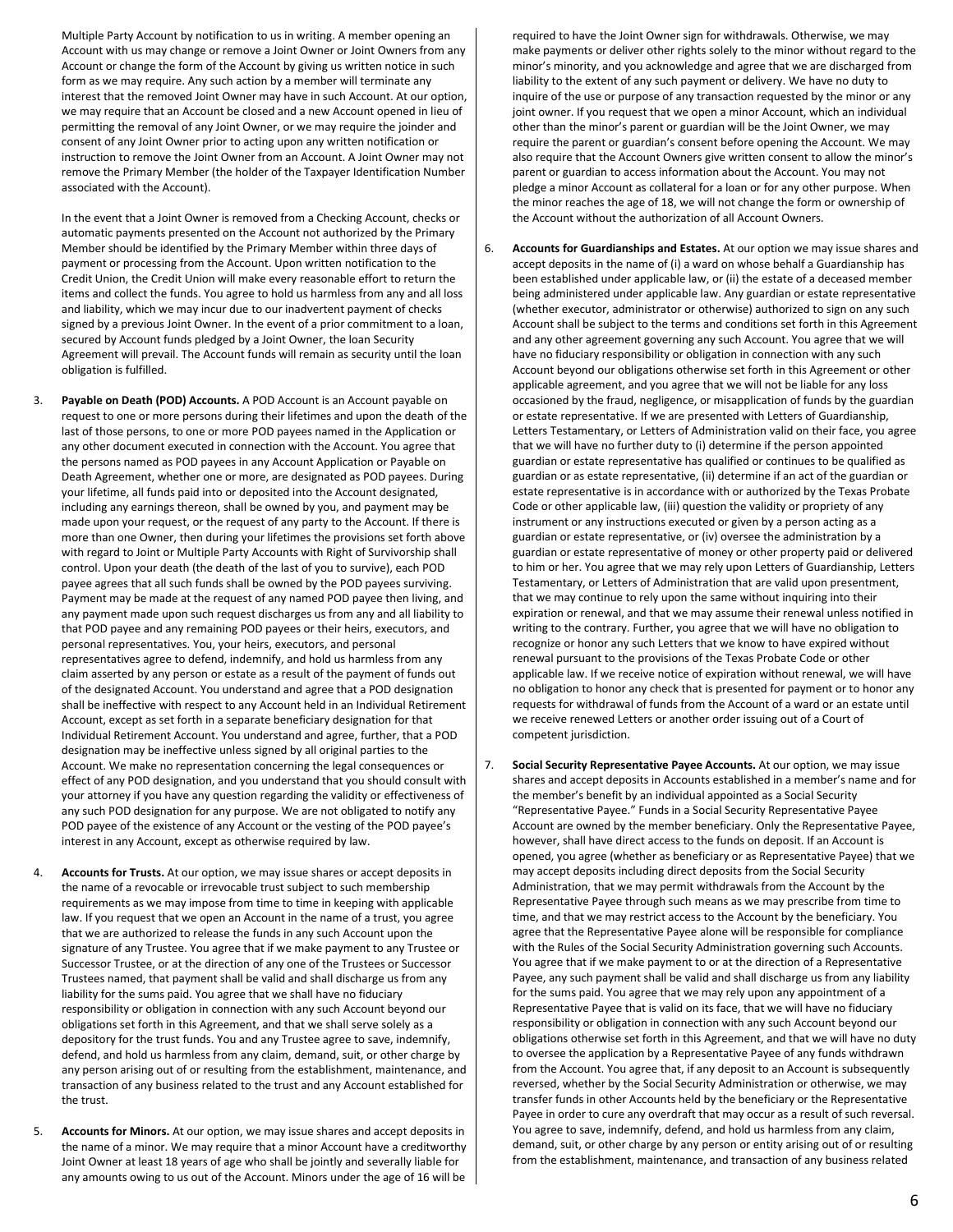to a Social Security Representative Payee Account or any other Account designated for the receipt of government benefits.

### <span id="page-6-0"></span>Business Accounts

In this section, the term "Business Account" means any Account maintained or opened by or in the name of any corporation, partnership, sole proprietorship, unincorporated association or club, limited liability company, or other organization. The words "you" and "your" mean the Account Owner named on the Business Account Application or any Business Account modification request form or other document executed in connection with the opening, maintenance, or modification of any Business Accounts with us. By opening or maintaining any Business Account with us, you agree that the following terms and conditions apply to and govern any such Business Account in addition to the other terms of this Agreement. In the event of a conflict between the terms in this section and terms in other parts of the Membership and Account Agreement, the terms and conditions herein shall control.

- 1. You expressly represent that (i) the Account Owner named on any Application is duly organized, validly existing, and in good standing under the laws of the state where organized and has filed Articles of Incorporation, Certificates of Limited Partnership, or Assumed Named Certificates in a manner sufficient to ensure that no other person or entity shall conduct business under the same name or any name deceptively similar to that of the Account Owner, (ii) each officer, partner, agent, representative, or other party who signs on any Application as an Authorized Signer is qualified and authorized to sign in the capacity represented and is empowered to so act on behalf of the Account Owner named, and (iii) the Account Owner named on any Application is either presently a member of the Credit Union or is eligible to apply for membership in keeping with the membership requirements set forth below.
- 2. Any of the Authorized Signers on any Application shall be authorized to transact business on behalf of the Account Owner with respect to the Business Account(s) designated on the Application and are authorized to (i) close any such Business Account(s), (ii) deposit and withdraw any of the funds of the Account Owner in such Business Account(s), whether represented by cash, checks, notes, or other evidences of debt, (iii) sign for and receive the statements and records of the Account Owner with respect to any such Business Account(s), (iv) stop payment against checks or other payment orders, (v) make withdrawals or transfers from any such Business Account for the purpose of purchasing Certificates of Deposit in the name of the Account Owner and to redeem any such Certificate of Deposit in the name of the Account Owner, and (vi) make any other agreements and stipulations with us with respect to such Business Account(s) and to bind the Account Owner thereto.
- 3. The indorsement of the Account Owner of items for deposit may be written or stamped without designation of the party making the indorsement.
- 4. We are authorized to honor any and all withdrawals of the Account Owner's funds by any one of the Authorized Signers, and we need make no inquiry concerning any such action. You acknowledge that you may not stipulate that withdrawals and other actions be performed and signed by two or more Authorized Signers. You agree that any designation by you requiring the signatures of two or more persons is for your internal business purposes only and is not binding on us.
- 5. We will not be liable for any loss occasioned by the fraud, negligence, or misapplication of funds by any of the Authorized Signers. The Account Owner and all of the Authorized Signers, jointly and individually, agree to indemnify and hold us harmless from any claims, demands, expenses, losses or damages, resulting from or directly or indirectly related to any activity of such parties with regard to any Business Account maintained with us.
- The Account Owner and the Authorized Signers agree to execute or provide such additional documentation as we may require or deem appropriate in connection with the opening and maintaining of any Business Account.
- 7. The Account Owner and all Authorized Signers authorize us to recognize the facsimile signature(s) appearing on any Application and to charge the Account Owner for all checks, withdrawals, or similar orders drawn on Business Accounts maintained by the Account Owner. We will be so authorized so long as any facsimile signature reasonably resembles the facsimile signature appearing on any Application.
- 8. We may adopt policies from time to time under which we may issue Debit Cards, other electronic access devices, or personal identification numbers (PINs) to persons designated by the Account Owner, at the Account Owner's request.

You acknowledge and agree that the issuance of an access device or PIN in connection with a Business Account affords ready access to the Business Account by the person or persons authorized by the Account Owner, as well as other persons who are provided access to the access device or PIN, or who otherwise obtain the access device or PIN whether by way of negligence, theft, collusion, or otherwise. As a result, you acknowledge and agree that the Account Owner and the persons authorized by the Account Owner to receive an access device or PIN are solely responsible for their use and that we will not be liable for any loss resulting from the unauthorized use of the access device or PIN. You agree that the provisions of our consumer Electronic Funds Transfer Regulation "E" Disclosures addressing any limitation upon a consumer's liability for unauthorized electronic funds transfer shall not apply to electronic funds transfer when made to or from a Business Account. Except for the foregoing, electronic funds transfer to and from a Business Account are generally subject to the Electronic Funds Transfer Regulation "E" Disclosures and are fully subject to any additional terms and conditions provided to you at the time your request for the electronic funds transfer service is approved.

- 9. If you contract for an Electronic Funds Transfer service, we may communicate with you and others authorized to use your PIN from time to time. Those communications may include your PIN. We will send those communications to your address as reflected in our records, and you agree that we have no liability to you or to any other person if our communication to you is stolen or otherwise intercepted by any person at any time. You agree that the terms set out herein and in the remainder of the Membership and Account Agreement and Electronic Funds Transfer Agreement and Disclosures regarding the security and safekeeping of your PIN and the security of electronic funds transfer transactions in general are commercially reasonable and you agree to be bound by and to comply with these terms. Authorizations given to other persons are considered unlimited in amount and manner until you notify us and we have had a reasonable opportunity to act on your notification.
- 10. Under the requirements of the Unlawful Internet Gambling Enforcement Act (UIGEA), this notification is to inform you that unlawful internet gambling transactions are prohibited from being processed through your account or relationship with the Credit Union. As defined in Regulation GG, unlawful internet gambling means to "place, receive or otherwise knowingly transmit a bet or wager by means which involves the use, at least in part, of the internet where such bet or wager is unlawful under any applicable Federal or State law in the State or Tribal lands in which the bet or wager is initiated, received, or otherwise made." Attempted transactions will be blocked, and repeated attempts may result in account closure.
- 11. In order to add or delete Authorized Signers from any Business Account, (i) the Account Owner may close the Business Account and open a new Business Account through the execution of a new Membership Application or, (ii) the Account Owner may modify the Business Account to provide for any such addition or deletion by completing a new Membership Application or such other form as we may require, bearing the signatures of all persons who thereafter are authorized to sign on behalf of the Account Owner.

We reserve the right to require that a new Business Account be opened when adding or deleting Authorized Signers. In order to add or delete Authorized Signers on any Business Account, whether by way of Account closure or modification, we may require the presentment of a new certificate of corporate resolution or a new certification and authorization in the case of a sole proprietorship, partnership, association, or other business entity, specifying the action to be taken and setting forth those individuals who thereafter will be authorized to transact business on behalf of the Account Owner. You acknowledge and agree that, if the Account Owner elects to add or delete Authorized Signers by way of Account modification rather than by closing the Business Account(s), we may not be able to verify effectively whether any check presented is signed by an Authorized Signer, and you agree that we are not required to examine instruments presented. In the event of a Business Account modification, you agree that the Account Owner is solely responsible for denying any deleted signer access to the Business Account and that we will not be liable for the payment of checks or orders signed or made by any deleted signer.

12. A Business Account may not be established at the Credit Union unless the Account Owner is a member of the Credit Union. A business may be eligible for Credit Union membership if it is listed in our field of membership or physically located within our community field of membership. Otherwise, for sole proprietorships, the individual owner(s) must be a member of the Credit Union. For corporations, all of the corporate shareholders must be within our field of membership. For partnerships, all of the partners must be within our field of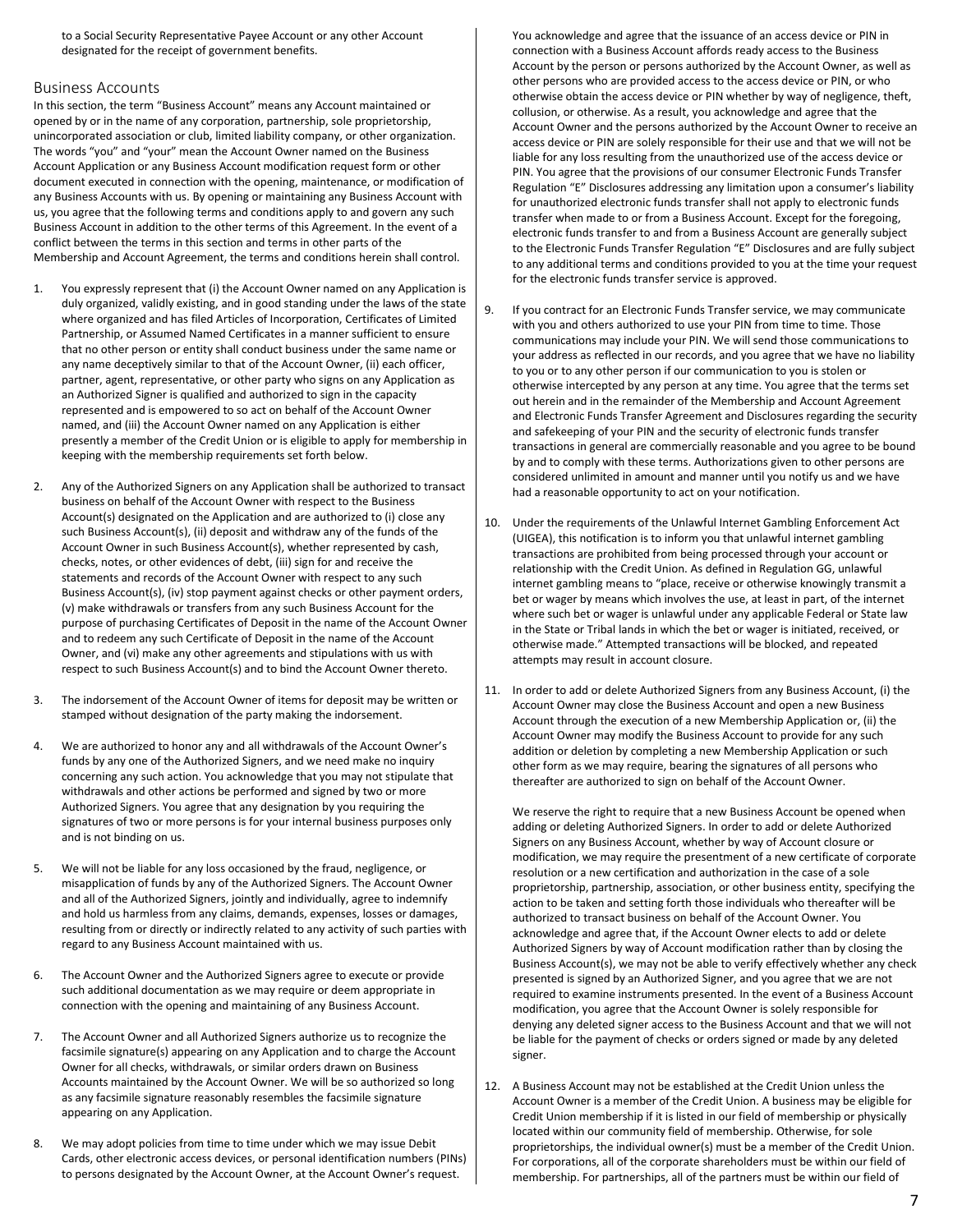membership. For unincorporated associations, limited liability companies, and other businesses and organizations, all of the members of any such association, organization, or company must be within our field of membership.

- 13. Business Accounts are subject to the fees set forth in the Business Accounts Fee Schedule, which is incorporated into this Agreement by reference. You acknowledge and agree that any Truth- in-Savings Account Disclosures that may be provided to you in connection with a Business Account are made for the benefit of, and are applicable only to natural-person members of the Credit Union who hold an Account primarily for personal, family, or household purposes. To the extent that those disclosures are also accurate with respect to Business Accounts, they are provided for informational purposes only and without any corresponding intent to extend coverage of the Truth-in-Savings Act and implementing regulations to Business Accounts.
- 14. Overdraft protection from savings Accounts and line-of-credit accounts is available for Business Accounts.

## <span id="page-7-0"></span>Checks and Withdrawals

- Payment Authorization. In this Agreement, the term "check" and "share draft" shall have the same meaning. The term "available balance" and "ledger balance" shall have the meaning explained in the Overdrafts And Overdraft Coverage section below. You authorize us to pay checks signed by you and charge the payments against the applicable Account. Only checks or other methods approved by us may be used to withdraw funds from your Account. You agree that it will be your responsibility to verify the accuracy of information appearing on any checks, deposit slips, or other forms, and you agree that we will not be liable for any printing errors on any such forms. All checks, withdrawal forms, deposit slips, and transfer instructions used in connection with any Account must be on forms that we provide or otherwise expressly approve in writing. You agree to complete checks using a non-gel, black or dark blue ink that will readily transfer during any imaging of the check. We will not be liable for any resulting losses, and you agree to hold us harmless, if you fail to follow the requirements in this paragraph. In the event that the applicable Account has a sufficient ledger balance minus (i) the amounts of checks deposited in the applicable Account that are subject to availability or exception holds, (ii) amounts in the Account that are subject to levy or garnishment by the IRS or other creditors, (iii) amounts of deposits in the Account that are subject to freezes on the accounts from which those funds are drawn, and (iv) amounts attributable to deposits that are uncollectible to cover one or more, but not all of the checks or other withdrawal orders or items presented during any given business day, we may honor those items and allow those withdrawals in any order that we may choose in our sole discretion, including honoring first any withdrawal orders or checks payable to us and dishonoring or refusing any check or withdrawal order for which there is not a sufficient ledger balance, as adjusted above, thereafter. In making distributions upon the death or disability of any party, you agree that we may rely upon the form of the Account at the time of any such death or disability.
- 2. **Stale Items.** We are under no obligation to pay a check that is presented for payment more than six months from its date. In the event that a check drawn on your Account is payable, by its terms, within a stated period of time, we are under no obligation to pay that check if it is presented after the expiration of that time period.
- 3. **Overdrafts and Overdraft Protection.** You agree to maintain a ledger balance in your Account at all times sufficient to pay any check or other withdrawal order (whether oral, written, or otherwise) or item presented for payment against the applicable Account so that your Account does not become overdrawn as determined under this section. Withdrawal orders or items include, without limitation, withdrawals made at branches, checks, ACH debits, wire transfers, debit card transactions, and ATM withdrawals.

The "ledger balance" in your Account is made up of the amount on deposit in the Account at any point in time, with no adjustment made for any holds that are in effect either for debits or the availability of deposits.

The "available balance" in your account is comprised of the ledger balance less any debit card transactions that are in a pending status and any deposited funds that are not available due to a hold. This balance is used, among other things, to determine whether we will authorize a requested debit card transaction.

You should determine your "available balance" before making transactions. You can get that information through online banking, telephone banking, ATM balance inquiries or by visiting a branch.

**We will determine whether an overdraft has occurred in your Account by referring to the ledger balance in the Account with certain adjustments when such withdrawal orders or items are presented to us for payment.** In deciding whether an overdraft has occurred, we will use the ledger balance minus (i) the amounts of checks deposited in the applicable Account that are subject to availability or exception holds, (ii) amounts in the Account that are subject to levy or garnishment by the IRS or other creditors, (iii) amounts of deposits in the Account that are subject to freezes on the accounts from which those funds are drawn, and (iv) amounts attributable to deposits that are uncollectible. These deductions from the ledger balance are collectively referred to in this Agreement as the "overdraft adjustments."

**We are under no obligation to pay any check or other withdrawal order or item (i) the amount of which exceeds the ledger balance reduced by the overdraft adjustments in the Account upon which the order was made or the item was drawn , or (ii) specifically in the case of debit card authorizations would exceed the available balance in the Account on which the authorization is requested; or (iii) that would exceed limitations imposed upon the applicable Account under our policies and procedures, or under applicable law.** If we do pay any such check or other withdrawal order or item, we will not waive our right to dishonor on these bases any subsequent checks or other withdrawal orders or items presented. If we do pay such a check or other withdrawal order or item, or if any item deposited to your Account is subsequently returned and charged back to your Account creating an overdraft, you agree to pay us immediately the amount by which that Account is overdrawn together with any fees that we might assess. You also authorize us to deduct any overdraft and applicable fees from your next deposit (including a direct deposit of social security or other government benefits), to withhold or to transfer funds from any other Account to which you are party in amounts sufficient to repay any overdraft and applicable fees, or to use any other collection remedy available to us by law. If your Account remains overdrawn for more than 10 days, you authorize us to add any overdrawn balance and applicable fees to your Texas Trust Line of Credit, Open-end Credit Agreement, or to advance funds from your credit card available credit, if applicable, in an amount sufficient to repay such overdraft and fee amounts.

**Overdraft Protection.** If you write a check, authorize an ACH debit, authorize a point of sale debit card transaction using your PIN or signature, make an ATM withdrawal or take any other action that would result in an Account becoming overdrawn as determined under this section, such check, authorized point of sale transaction, or any other action taken shall be deemed to be a request by you to us to provide overdraft protection in your account by transferring available funds from your Regular Share Account or other designated account, or if applicable, to make an advance on your Texas Trust Credit Union Line of Credit Account or credit card with us, in increments that we deem sufficient to pay such check, withdrawal order or item or point of sale transaction or otherwise remedy the overdraft, together with any service charge or fee we may assess. We will use reasonable efforts to transfer funds to your Checking Account from your Regular Share or other Account in the manner you have specified. A fee may be charged for overdraft protection as set forth in the Fee Schedule. If (i) the ledger balance as reduced by the overdraft adjustments in the Account is not sufficient to pay a check or ACH debit or (ii) if the available balance in that Account is not enough to pay a requested debit card transaction, and (iii) overdraft protection is not available, then any such item presented will be returned to the payee due to insufficient funds and a fee will be charged to your Account in such amounts as we may establish from time to time.

More information about your options for obtaining overdraft protection and on how to avoid having transactions declined is provided in our Overdraft Coverage Options disclosure as it may be updated from time to time. You may obtain that information by contacting us by email, secure message center in online banking, visiting your local branch, or calling us at (972) 263-5171 or (800) 527- 3600.

Your Notice Obligation. If you believe any overdraft, overdraft transfer fee, overdraft privilege fee or insufficient funds fee has been incorrectly calculated or assessed in our Account, you must notify us as provided below in the provisions for reviewing statements for your Account. Failure to do so will result in the waiver of any such claim.

**Liability for Overdrafts; Transfer Limitations.** Each party to any of your Accounts will be jointly and severally liable for overdrafts caused by any other party to such Account. In the event that the Credit Union reasonably believes that your use of your Account or Accounts is abusive due to excessive checks or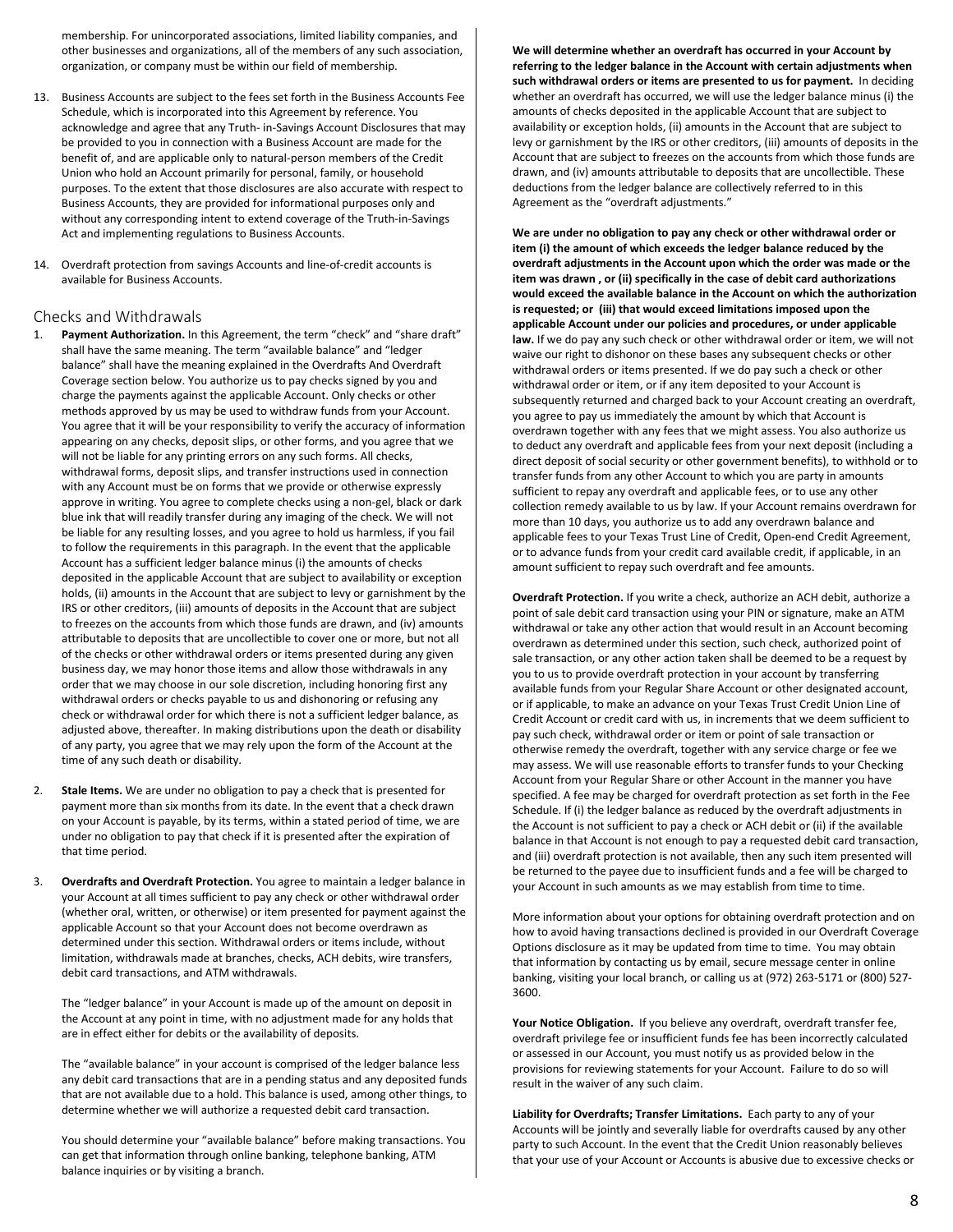debit card transactions drawn on non-sufficient funds, questionable activity, or otherwise, your Account may be closed.

- 4. **Signatures.** You authorize us to recognize any of the signatures set forth on the Application in the payment of funds or the transaction of any business for your Accounts. You authorize us to pay a check presented for payment even though the signature or signatures thereon do not correspond exactly with the signatures on the Application. We are not obligated to honor a check unless the signature or signatures do correspond exactly with the signatures on the Application. We do not routinely examine items because of automated check processing. We may recognize facsimile signatures, signatures imprinted by mechanical devices, or any authentication, including orders to pay that are received electronically or telephonically. You agree that we may act upon and rely upon documentation, correspondence, or other instructions with respect to your Accounts that we receive by way of electronic or facsimile transmission, including Account Agreements, Requests to Modify Accounts, Loan Agreements, and any other order with respect to your Accounts, and you agree to such verification procedures as we may implement from time to time. You agree that we may maintain copies of Account records, including copies maintained electronically, in lieu of any original and that any such copy will be considered an original record for any purpose, including admissibility in evidence as an original record before any court or administrative agency.
- Postdated, Incomplete and Conditional Items. You agree to hold us harmless from any and all loss and liability that we may incur due to our inadvertent payment of incomplete or postdated items, items indorsed "without recourse," or conditional items. You agree that we will not have any duty to discover or comply with postdated, incomplete, or conditional items. You agree that we may disregard any information on any check or draft other than the amount of the item, the identity of the drawee bank, any magnetically encoded information, and the signature of the drawer, regardless of whether that information is consistent with any other information on the item. You agree that we may decline to accept, process, or pay any item or order that, in our estimation, is ambiguous or otherwise unclear in its terms. You also agree that, at our option, we may use our best efforts to resolve any such ambiguity and you agree to release and hold us harmless from any and all loss and liability that we may incur or that may arise in connection with our attempts to resolve any such ambiguity.

### 6. **Wire Transfers, Automated Clearing House (ACH), and Other Payment Order Transactions.**

- a. *Governing Regulations.* If you send or receive a wire transfer, Fedwire may be used. Federal Reserve Board Regulation J is the law that covers transactions made over Fedwire. If you are a party to an Automated Clearing House (ACH) entry, you acknowledge and agree that any such entry will be governed by the National Automated Clearing House Association (NACHA) Operating Rules, the Rules of any local ACH, and the Rules of any other system through which the entry is made. Other payment orders you make may be governed by Article 4A of the Texas Business & Commerce Code.
- b. *Notification.* Under NACHA Rules we are not required to give you next day notice of the receipt of an ACH entry and we will not do so, nor will we give you next-day notice of the receipt of a wire transfer. However, we will notify you of these transfers in your Account **Statement**
- Provisional and Final Payment. If we credit your Account for an ACH entry or a wire transfer, the credit is provisional until we receive final settlement for the payment order. If we do not receive final settlement, or if we credit your Account by mistake, we are entitled to a refund of the amount credited and you agree that, at our option, we may reverse the credit or require that you reimburse us by way of direct payment.
- d. *Identifying Account Numbers.* You agree that we can rely upon any identifying account number given to us in connection with any ACH or wire transfer, even if the number identifies a person different than the named beneficiary or a financial institution different from the named financial institution. You agree that neither we nor any other institution involved in the transaction has a duty to determine whether the number given matches the intended beneficiary or the named financial institution.
- Liability; Interest Payable. We may be responsible for your direct expenses if we fail to exercise ordinary care in carrying out your instructions in connection with a wire transfer transaction. In no event, however, will we be liable for any special, indirect, exemplary, or consequential damages (including lost profits) of any kind. We are not required to pay interest on any amount we may owe to you due to an unauthorized wire transfer arising out of our error unless you exercise ordinary care to discover the unauthorized transfer and promptly advise us of the relevant facts within the time period set forth below in the Account Statements paragraph. Any rate of interest that we might be obligated to pay to you as a matter of law for a delay or incorrect transfer arising out of our error will be the lower of the federal funds rate at the time of the correction or the dividend or interest rate that we pay on the Account to or from which the funds transfer should have occurred.
- f. *Security Procedures.* You agree that we may verify the authenticity of payment orders using our security procedures in place at the time of any such order, which may include a combination of signature verification, call back procedures, the use of identifying words or numbers, and identification via employee ID badge, valid driver's license, or other photo identification document. If you do not agree to our security procedures, you must notify us in writing. In such event, we shall have no obligation to accept any payment order from you or other authorized parties on the Account until you and the Credit Union agree, in writing, on an alternate security procedure.
- Cutoff Times. Unless other times are posted for various types of funds transfer, funds transfer, payment orders, and communications canceling or amending payment orders received after 4:00 p.m. on each weekday we are open that is not a holiday may be treated as having been received on the next banking day and processed accordingly. Our cutoff time for processing outgoing wire transfers is 3:00 p.m.
- h. *Force Majeure.* We are not liable for a failure to execute a payment order according to your instructions if an interruption in communication facilities or some other circumstance beyond our control such as fire or flood prevents the transfer, despite reasonable precautions we have taken.
- i. *General.* You agree that only our forms, methods, and procedures may be utilized. You also agree that in the event of an error, we may correct any such error without prior approval by you, but you agree that the Credit Union is under no obligation to do so. Any authorization you make to initiate paperless debit or credit entries will remain in effect until we receive written notice from you that your authorization has been revoked in a manner and in time to provide us with a reasonable opportunity to act on it.
- 7. **Stop Payment.** You may stop payment of items drawn on your Accounts. You agree to hold us harmless from any claim, loss, damage, or expense that we may incur, including attorney's fees, resulting from our refusing payment of any item on which you have stopped payment or from the payment of any item after your stop payment order has expired. A stop payment order will be effective for six months and may be renewed upon a request made in writing to us. A stop payment order, a renewal of an order, or a revocation of any such order shall not be effective unless delivered to us in writing to a member of our staff during our regular business hours and until we have had a reasonable opportunity to act on it. In addition, we will not be liable for the payment of an item over a stop payment order if the order is received after 10:00 a.m. on the next banking day after the banking day on which we received the item. Due to computer systems limitations, we can intercept an item subject to a stop payment order only if the precise amount, date, check number, name of payee, and any other information that we may reasonably require is provided. If that information is not provided, we will not be responsible if we are unable to stop payment. If the order is made orally, we have no obligation to honor it. If we do honor an oral stop payment order, it will only be binding for 14 days after which it must be renewed in writing. Any stop payment order, renewal, or revocation will incur a charge as set forth on the Fee Schedule. You agree that we may honor a stop payment order, revocation, or renewal if made by the person who signed the check to be stopped or any other person who has signed the Account Application or is otherwise authorized to transact business relating to the Account. You agree that we will not be liable for any inadvertent payment of any item, notwithstanding a stop payment order, if we have used ordinary care and followed our usual practices in handling such an order. If an item is paid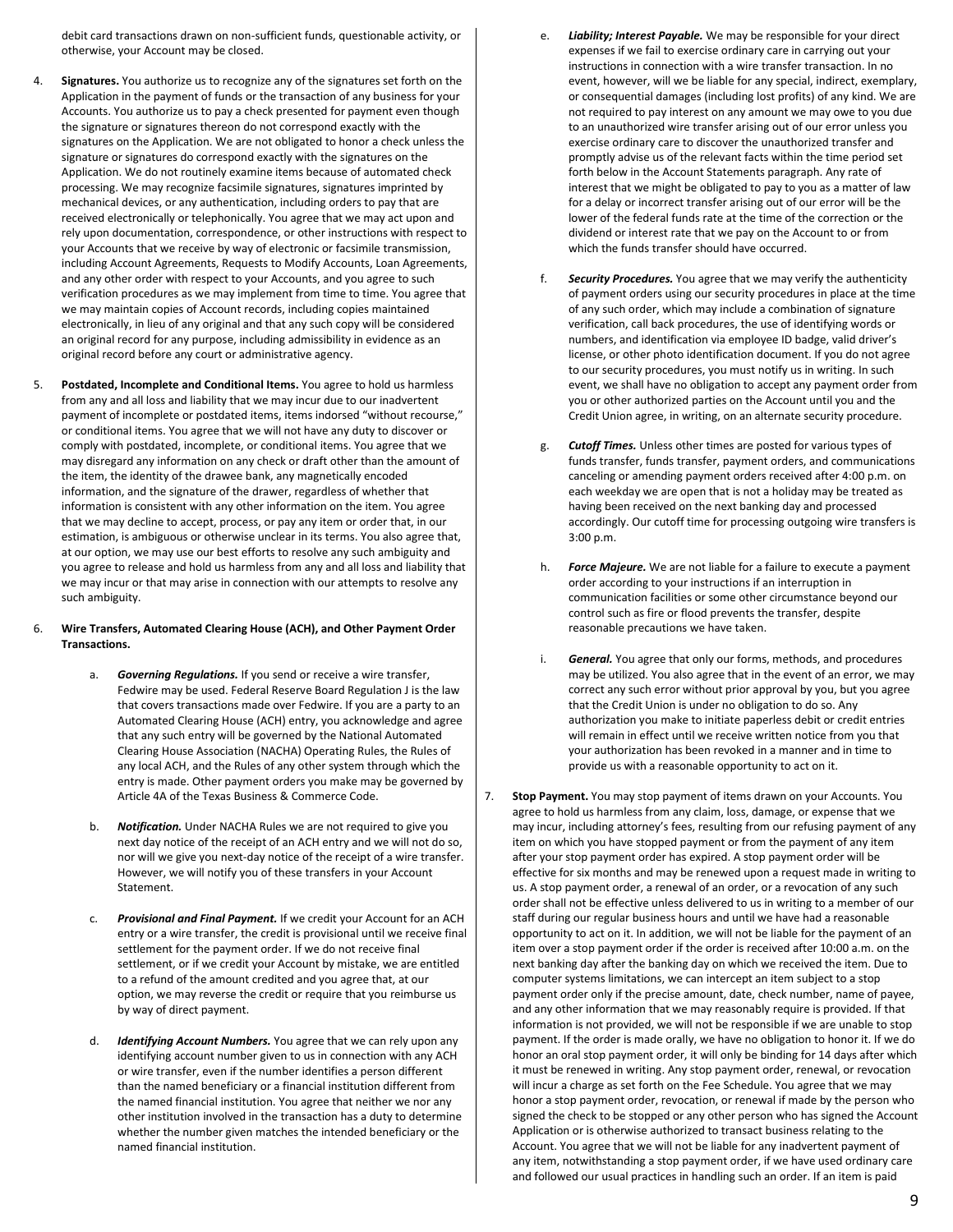over a valid stop payment order due to our failure to exercise ordinary care, we may be liable to you for any loss you suffer as a result of that inadvertent payment. You agree, however, that it will be your responsibility to conclusively establish any such loss. You agree that we will never be liable for more than the amount of the item and that we will not be liable for any consequential damages. If we do credit your Account after paying an item over a valid stop payment order, you agree to take whatever action we deem necessary to transfer to us all of your rights against the payee or holder of the item and to assist us if we take legal action against the payee or any other person. For information concerning your right to stop payment of preauthorized electronic funds transfers, please refer to your Electronic Funds Transfer Disclosures. You may not stop payment of cashier's checks or Credit Union teller's checks issued by us at your request, and we are under no obligation if you should request us to do so. In the event, however, we do agree in our sole discretion to stop payment of a cashier's check or teller's check at your request, you will be required to provide us with an indemnity agreement and bond supported by a surety or sureties in such amounts as we may deem sufficient to indemnify us against any possible loss in connection with the presentment or payment of the original item. You may not stop payment of transactions initiated through the use of a debit card used at an ATM or a point of sale.

- 8. **Credit Union Liability.** Except for losses caused by our failure to exercise ordinary care or our failure to act in good faith, you agree that we will not be liable for any action or inaction regarding the payment or non-payment of items, collection of items, other withdrawals, or the transfer of funds in satisfaction of overdrafts. Subject to applicable law, you agree that we will never be liable for any consequential damages arising out of or related to any of our obligations under this Agreement. The term "ordinary care" shall be construed in keeping with the definition of that term in Article 3 of the Uniform Commercial Code as amended in 1990. We will be deemed to have exercised ordinary care if we have observed reasonable commercial standards prevailing for credit unions in the area where you are located.
- 9. **Share Draft and ETA Accounts.** Share draft and ETA Accounts are subdivided into two subaccounts: a transaction subaccount and a savings subaccount. On a periodic basis, the Credit Union may transfer funds between these two subaccounts on our books. As permitted by the Federal Reserve Bank, the Credit Union will only need to report balances in the transaction subaccount toward our reserve requirement. This reporting method will be invisible to you.

## <span id="page-9-0"></span>Deposit of Items

- Handling of Items. We act only as a collecting agent for any items deposited. Any deposit that we accept will be provisional and will be subject to subsequent payment verification. We are not responsible for any deposit or other transaction initiated by mail until the funds from the item is actually received. We will not be responsible for any deposit or other transaction made through the use of our night depository or any other unattended facility until the item or items are actually removed from the depository or facility by our personnel. We will not be responsible for any deposit or other transaction during the course of delivery to us by any courier or other third party until the item or items are actually received by our personnel. We have the right to indorse all checks payable to you for deposit into your Account. We may accept deposits to your account from any source and we need not question the authority of the person making the deposit. We will not be liable for the negligence of any correspondent bank or institution nor for any loss incurred in transit when items are forwarded to correspondents. We will not be liable for any delay as a result of any interruption of communication facilities or any other circumstances beyond our control. You agree to bear the risk of any change in the exchange rate with respect to any items that may be payable in foreign currency. You agree that we may charge back any item before payment without notice, regardless of whether the item has been returned. You agree that, if a check that has been deposited to your Account or cashed by you at the Credit Union is subsequently returned based upon a breach or alleged breach of any transfer warranty, presentment warranty, or otherwise, we may charge back the amount of any such item to your Account at any time without notice. You agree that we may resubmit an item that has been returned to us for payment, and you waive notice that an item has been dishonored or charged back against your Account. You also agree that, if we are charged a fee by any other institution in connection with any of your Accounts that fee expense may be charged to your Account.
- 2. **Indorsement Standards.** The area from the trailing edge of a check to 1.5 inches from the trailing edge of a check is reserved for the payee's indorsement. The trailing edge of a check is defined as the left side of the check looking at it from the front. You and all other indorsers must make your indorsement within this

prescribed area. If any indorsement or other writing that you or any other indorser makes causes any error or delay in the processing of the item, you agree that you will be liable for any loss that we incur as a result of that delay or error, and you agree to hold us harmless from any such loss. We are not required to recognize indorsement restrictions limiting payment to a particular person or prohibiting further transfer or negotiation of the instrument and we will not do so.

3. **Right to Refuse Deposit.** If you request that we accept a regular check or a substitute check for a deposit that has already been deposited at a financial institution but returned, we are under no obligation to accept any such check. If we do, however, you agree to hold us harmless from any loss or liability, including consequential damages, attorney's fees, and expenses that may arise because of our acceptance of the item. In any event, in our discretion, we may refuse any deposit, limit the amount that may be deposited, accept all or any part of a deposit for collection only, return all or any part of any deposit, or close the Account subject to applicable regulations.

All collection items are subject to collection fees, which are not charged by us but by other financial institutions processing the collection items. You will be informed at the time an item is received for deposit if the item will be sent for collection or refused for deposit. If the item is received by mail or through a drop-box, you will be notified in writing no later than the first business day after the day the deposit is received.

- 4. **NSF Deposits.** A deposited check that is later returned due to insufficient funds on deposit or for another reason shall be the responsibility of the Owners of the Account in which it was deposited. You acknowledge and agree that the Credit Union will deduct funds from your, and reduce the available balance and ledger balance in Account in the amount of the returned check. The Credit Union is not responsible for the collection of a returned check from the third party. The Credit Union is under no obligation to pay dividends accrued during the time the check funds were on deposit. Any deposited check that is later returned may result in transactions being declined, your account being overdrawn and your account incurring a fee or a charge, which is set forth on the Fee Schedule.
- 5. **Deposit Verification.** If a deposit is made to your Account and we subsequently determine that the amount of the deposit initially credited was incorrect, we may correct any such error and make corresponding adjustments to your Account in order to reflect the correction.

## <span id="page-9-1"></span>General Provisions

- 1. **Taxpayer Identification Number and Backup Withholding**. The Internal Revenue Service (IRS) requires most recipients of dividend, interest, or other payments to give taxpayer identification numbers to credit unions and other payers who must report the payments to the IRS. The IRS uses the numbers for identification purposes. Credit unions and other payers must be given the numbers regardless of whether recipients are required to file tax returns. Credit unions and other payers must generally withhold a percentage of taxable interest, dividend, and certain other payments to a payee who does not furnish a taxpayer identification number. Certain penalties may also apply. In the event that (i) you have been notified by the IRS that you are subject to backup withholding due to payee under reporting and you have not received a notice from the IRS that the backup withholding has been terminated or (ii) you provide us with an incorrect taxpayer identification number, the Credit Union is required to withhold payment, in part, of dividends or interest owing to you in amounts determined by the IRS and to pay interest or dividends withheld to the IRS.
- 2. **Inactive Accounts. We are required by law to preserve an Account that is inactive.** An Account is inactive if for more than one year there has not been a debit or credit to the Account because of an act by you or your agent (other than us) and you have not communicated with us. An Account is presumed abandoned if (i) the Account has been inactive for at least three years from the date of your last transaction on the Account or your last correspondence with us, and (ii) we are unable to locate you. If an Account is presumed abandoned, we are required to report the abandonment and to pay the funds in the Account to the State.
- 3. **Account Statements. You are responsible for promptly examining each Account statement.** Any objection that you may have respecting any unauthorized withdrawal, any payment order (including a wire transfer), or any other item or deposit shown on or missing from a statement, except for electronic funds transfer, will be waived unless made in writing to us, and received on or before the 30th day following the date the statement is mailed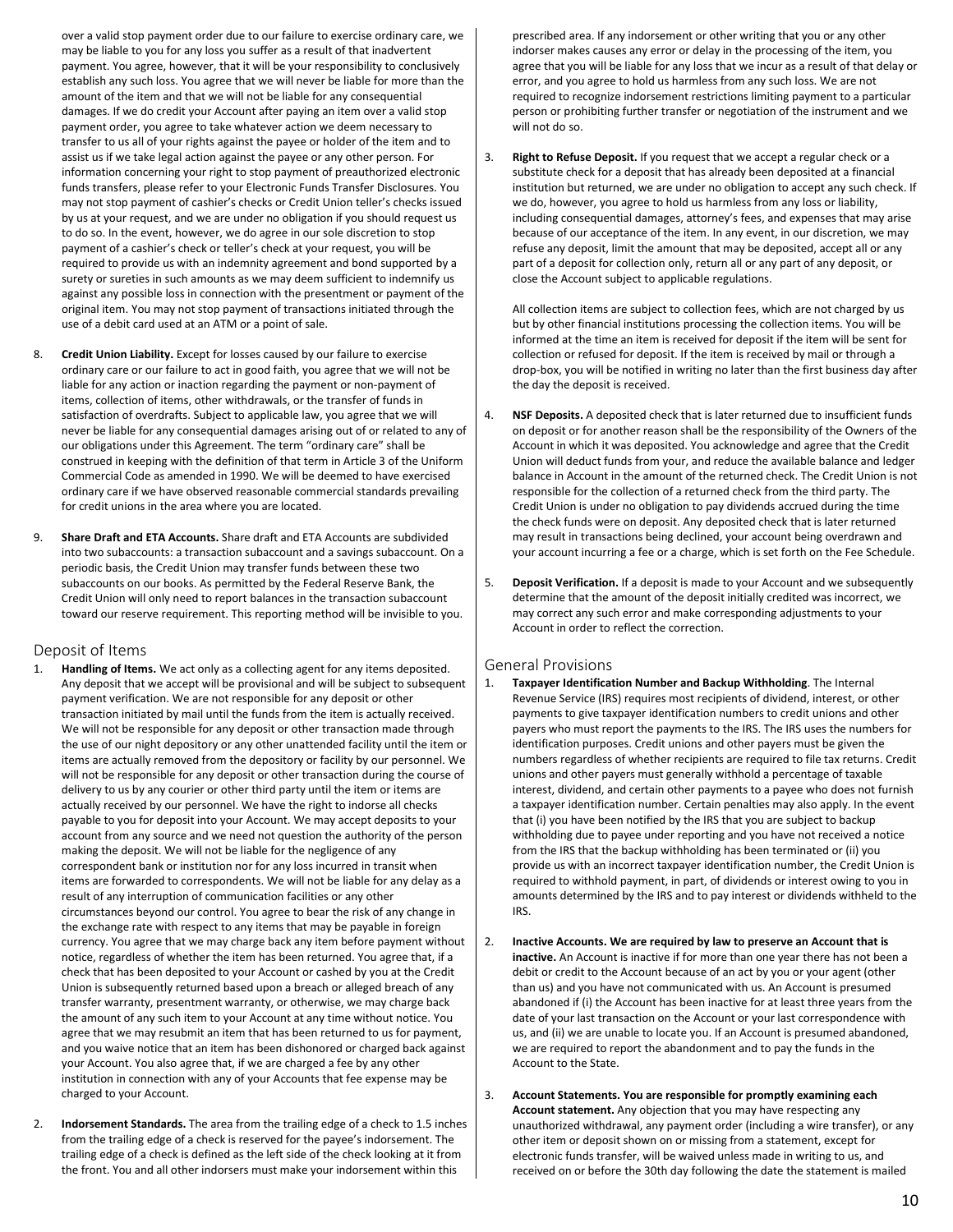or otherwise delivered, subject to applicable law. If you have a claim related to a substitute check, you must notify us in writing within 40 days of the time we mailed or otherwise delivered the substitute check or the Account statement showing the posting of the substitute check, whichever is later. You agree that we will not be liable for any unauthorized withdrawal, any payment order, any forged, unauthorized, or altered item drawn on or deposited to your Account, any item with missing signatures or indorsements, any missing or diverted deposit, or any other error or discrepancy if you fail to notify us within that 30 day period, nor will we be liable for any forged or altered item if the forgery or alteration is not readily ascertainable upon inspection. You agree that no legal action may or will be instituted by you against us seeking the recovery of any alleged loss as a result of the payment of a forged, unauthorized, or altered item or as a result of any missing or diverted deposit, or due to any other error or discrepancy, unless you have provided us with notice within the period prescribed above and any such legal action shall have been instituted within two years after the date that the statement containing any such error was mailed or otherwise made available to you. Please refer to your Electronic Funds Transfer Agreement and Disclosures to determine your obligations in the event of unauthorized electronic funds transfer or other errors in connection with such transfers.

Unless we adopt alternative procedures from time to time, checks drawn on your Account will not be returned to you and copies of checks will be made available to you upon your request, subject to any fee disclosed on the Fee Schedule. You agree that your duty to examine statements promptly and your obligation to notify us in the event of any error is not waived or diminished in any respect by our retention of checks drawn on your Account.

You will receive an Account statement monthly for your Checking Accounts unless there is no activity on the Account in a given month, in which case you will receive an Account statement at least quarterly. You will receive an Account statement at least quarterly for your Savings Accounts. It is your responsibility to ensure that your statements are received, and you agree that we will not be responsible for the loss or theft of your statements. You agree to notify us immediately if you fail to receive a statement for your Checking Accounts monthly, or a statement for your Savings Accounts at least quarterly. It is important that you make note of the time that you regularly receive your statement. You agree to notify us immediately and in any event within ten days of that time, if you fail to receive your statement.

You acknowledge that we employ an automated collection procedure in order to more efficiently handle the high volume of items we process, and for that reason, our procedures generally do not include sight-review of items. You acknowledge and agree that reasonable commercial standards do not require us to sight-review every check presented and that any failure to sight-review does not constitute a lack of ordinary care in the payment of any item.

- Legal Process. You agree that we may debit your Account for charges and costs, including attorney's fees, in connection with negotiations, responses, appearances, and the production of statements, items, or other documents pursuant to subpoenas, court orders, levies, garnishments, or other instruments of legal process to the extent not otherwise prohibited by law. You agree that any levy, attachment, or garnishment against your Account will be subject to our contractual lien set forth below, and you authorize us to exercise that contractual lien whether or not any outstanding obligation is in default, subject to applicable law.
- 5. **Contractual Lien.** Unless otherwise prohibited by applicable law or our policies and procedures, you may pledge all or any part of your shares and deposits as security for any loan. In addition to any lien we have as a matter of law, you grant us a contractual lien on all shares, deposits, and accrued dividends and interest in any Account in which you have an interest to the extent of any loans made to you and any other obligation of yours that you owe to us, which lien secures repayment of any such loan or obligation to the extent not prohibited under the federal Truth in Lending Act. You are not giving a security interest in any shares or deposits in an IRA or any other Account, which if pledged, would result in the loss of special tax treatment under the Internal Revenue Code. You agree that, if any such Account is a Joint or Multiple Party Account, the entire amount in such Account shall be subject to our lien and shall secure the indebtedness of each Owner owing to us. You agree that we may exercise our lien and apply the entire amount in any such Account against the indebtedness of any Owner owing to us notwithstanding the interest of any other Owner in the Account, and without notice. You agree to hold us harmless for all expenses and costs, including attorney's fees, that we may incur in defending or enforcing our right to exercise our lien against the indebtedness of any one or more Joint Owners, and you agree that we will not be liable for dishonoring checks or other

items where the exercise of our lien or any right of offset that may exist results in there being insufficient funds in the Account to honor such items. If we cash a check for you at your request over the counter and any such check is subsequently returned unpaid for any reason, you agree that we may charge the amount of the item against your Account. If we elect not to enforce our lien at any time, we do not waive our right to enforce that lien on subsequent occasions. The lien secures all direct and indirect indebtedness that you may owe to us whether as a borrower, co-maker, guarantor, or otherwise. You agree that, with regard to any indebtedness owing to us secured by your principal residence, our lien on shares and deposits shall not be construed so as to diminish or forfeit any security interest in or indebtedness secured by such residence, nor shall our lien be construed so as to permit the modification of any claim we may have under 11 U.S.C. §1322(b)(2), and to the extent that this lien is so construed, it is hereby waived and shall be void.

- 6. **Dispute Resolution.** If (i) we suspect that fraudulent misconduct is or has taken place with respect to any Account, (ii) we are notified that a party to an Account has died or is incompetent to manage his or her affairs, (iii) we have been notified that a dispute exists between or among parties to the Account or third parties with regard to their respective interests in the Account, (iv) there are competing claims to funds on deposit, or (v) we are in doubt concerning the respective interests of any parties to an Account or persons claiming an interest in the Account, we may restrict withdrawals from the Account until we are satisfied that any obligation we may have at law and under this Agreement has been met or until any such dispute, doubt, suspected fraudulent misconduct, or probate matter has been resolved by a court of competent jurisdiction or by written settlement agreement entered into by all parties to the Account and any third party making claim to funds in any such Account. You agree that we may recover any attorney's fees or costs expended in connection with the foregoing, which fees will be payable by you directly or out of the Account made the subject of any such doubt, dispute, misconduct, or probate proceeding, or out of any other Account in which you have an interest. You agree, further, that the Credit Union may impose withdrawal limitations on any of your Accounts at any time, including your ability to access your Accounts electronically or otherwise, if you are delinquent under any obligation you owe to the Credit Union.
- 7. **Power of Attorney.** We have the right to review and approve any form of power of attorney. We may refuse to accept a power of attorney if we act in accordance with applicable law. If we accept a power of attorney, we may continue to recognize the authority of your attorney-in-fact until we receive actual notice of revocation or termination. We also reserve the right to restrict the types or sizes of transactions we will permit an attorney-in-fact to conduct on a case-by-case basis when permitted by applicable law. Transactions involving custodial Accounts, such as withdrawals, deposits, and investment changes, may be made by an agent duly authorized pursuant to a durable power of attorney legally enforceable under applicable law if such power of attorney clearly and specifically authorizes such transactions, except that we will not accept the use of a power of attorney to effect changes to any beneficiary designations.
- 8. **Withdrawal of Services.** In the event that any member causes us a loss or makes known his or her intention to cause us a loss, whether by way of loan default, Account overdraft, or otherwise, or in the event that any Credit Union member has been abusive in the conduct of his or her affairs with the Credit Union, it is our policy to withdraw member services otherwise extended to that member, including but not limited to the right to maintain certain Accounts, the right to payment of certain dividends or interest, and the availability of electronic funds transfer services, and you agree that we may do so. To the extent allowed by applicable law and the Credit Union's Bylaws, your Credit Union membership may be terminated if you cause us a loss.
- 9. **Closing the Account.** Any party to an Account may close the Account at any time, except that no Joint Owner may close the Regular Share Account of a member or reduce the balance of any such Account below the par value of one share. Your right to close an Account is subject to any statutory or contractual lien existing in our favor and any legal process levied against any such Account. We may close any Account at any time and disburse funds on deposit in any such Account to the Owners of the Account or in satisfaction of any obligation owing to us, in any manner we deem appropriate, if (i) any of the events set forth in the preceding paragraphs 6 or 8 should arise, (ii) we believe that we may suffer a loss if the Account is not closed or we believe that the volume of Account activity exceeds that which we can reasonably and safely process, (iii) we determine that any party to the Account or party claiming an interest in the Account has been abusive in the use of the Account or in the conduct of his or her affairs with the Credit Union, or (iv) there has been a change in Account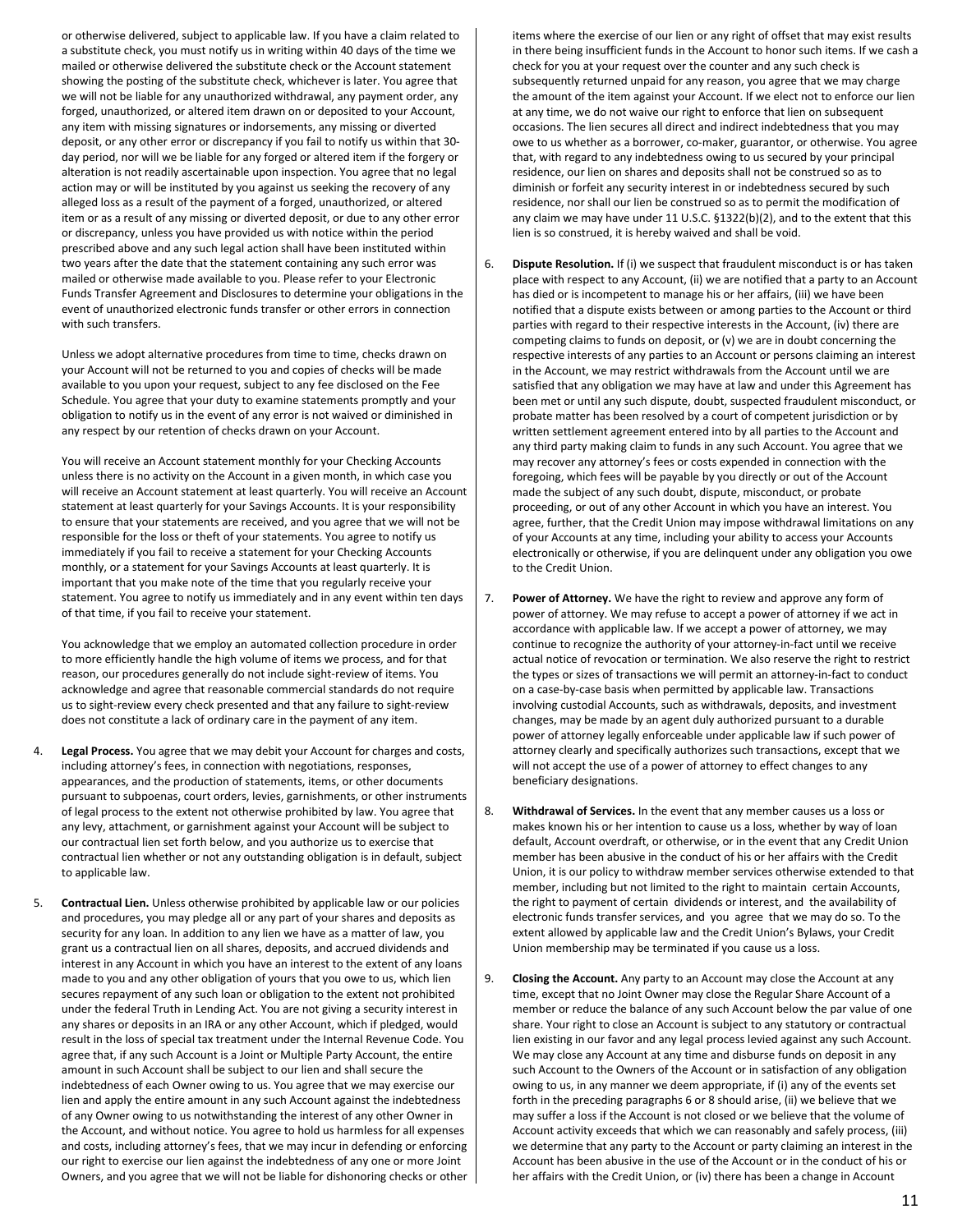ownership or a change with regard to the persons authorized to sign on the Account. An Early Closure Administrative Fee may apply if the Membership Account is closed within one year of opening.

- 10. **Death or Incompetence of Account Owner.** We may continue to accept deposits to an Account, to pay items drawn against an Account, to pay other payment orders against an Account, and allow any other transactions with respect to an Account until we are notified of an Account Owner's death or of an adjudication of incompetence and we have a reasonable opportunity to act upon any such notice. Subject to our policies and procedures, and subject to any separate agreement we may enter into with any surviving Account holder, once we are notified of a member's death or adjudicated incompetence, we may pay checks or items drawn by the Account Owner or other payment orders authorized by the Account Owner, until we receive notice of the Account Owner's death and have a reasonable opportunity to act on it. Upon the receipt of documentation or information suggesting an Account Owner may be incompetent, we may restrict the types or sizes of transactions we will permit on a case-by-case basis. In addition to the foregoing, we may pay checks drawn by the Account Owner for a period of ten days after the Account Owner's death, even if we are given notice of the death, unless we are ordered to stop payment by a person claiming an interest in the Account. We may require any person claiming an interest in the Account to indemnify us against any losses arising out of the payment of any such claim, and this Account Agreement will be binding upon the heirs or legal representatives of any deceased Account Owner or any Account Owner who is adjudicated incompetent. We may continue to pay dividends or interest on an Account following the death of an Account Owner. If any surviving Joint Owner is a member of the Credit Union, we may require that the Account be closed and that the funds be transferred to the surviving Joint Owner's Account.
- 11. **Attorney's Fees**. In addition to any other rights we may have at law or under this Agreement to recover fees and costs, we shall be entitled to recover reasonable attorney's fees and costs expended in connection with the enforcement of this Agreement and the defense of any rights we may have under this Agreement, and you authorize the Credit Union to deduct any such fees and costs from your Account without prior notice to you.
- 12. **Amendment.** You agree that we may add to, change, or delete any of the terms of this Agreement, the Truth-In-Savings Account Disclosures and Rate and Fee Schedule, and any notice, agreement, or policy made a part of this Agreement, from time to time in our sole discretion, subject to applicable law.
- 13. **Severability.** If any provision of this Agreement shall be declared invalid, unenforceable, or illegal, that provision will not affect the validity, enforceability, or legality of any other provision.
- 14. **Reopened Accounts.** Should your Account be closed one or more times by withdrawal of the balance of the Account, and later reopened by you, such reopened Account shall be subject to all of the terms and conditions of this Agreement, whether or not any new signature card or other Account agreement is signed.
- 15. **Governing Law.** This Agreement shall be governed by the Texas Credit Union Act, the Rules and Regulations of the Texas Credit Union Department, our Bylaws, and solely to the extent not pre-empted by federal law, the laws of the State of Texas. Venue is proper in Tarrant County, Texas.
- 16. **Checks.** Checks will not be returned to members. All requests for check copies are subject to a fee as set forth in the Rate and Fee Schedule.
- 17. **Credit Reports.** You authorize us to check your credit and employment history, and to request and use credit reports when considering any application to open an Account or any application for related financial services. We may also report our experience with you to credit bureaus. If you believe that information we have reported or may report to a credit bureau is inaccurate or incomplete, please notify us in writing at Texas Trust Credit Union, Attn: Collections Department, P.O. Box 2260, Mansfield, TX 76063-0047. Include your name, address, contact telephone number and Account number and identify the information you believe is incorrect. If your notification relates to an incident of identity theft, we will require a copy of your identity theft report filed with law enforcement authorities.

### 18. **Member Complaint Notice.**

If you have a problem with the services provided by this credit union, please contact us at: Texas Trust Credit Union P.O. Box 2260 Mansfield, Texas 76063-0047 (972) 263-5171

*The credit union is incorporated under the laws of the State of Texas and under state law is subject to regulatory oversight by the Texas Credit Union Department. If any dispute is not resolved to your satisfaction, you may also file a complaint against the credit union by contacting the Texas Credit Union Department through one of the means indicated below: In Person or U.S. Mail: 914 East Anderson Lane, Austin, TX 78752-1699, Telephone Number: (512) 837- 9236, Facsimile Number: (512) 832-0278, Email: Complaints@CUD.Texas.gov, Website: www.CUD.Texas.gov*

## Funds Availability Policy

## <span id="page-11-1"></span><span id="page-11-0"></span>Your Ability to Withdraw

Our general policy is to allow you to withdraw funds deposited in your account on the first business day after the day we receive your deposit. In some cases, we may delay your ability to withdraw funds beyond the first business day. The funds will then generally be available by the second business day after the day of deposit. Electronic direct deposits will be available on the day of deposit. Once they are available, you can withdraw the funds in cash and we will use the funds to pay checks that you have written, honor other withdrawal items or pay fees assessed to your Account.

For determining the availability of your deposits, every day is a business day, except Saturdays, Sundays, and federal holidays. Our business hours and the days we are open for each of our branches is available at www.TexasTrustCU.org/Branches. In addition, our business hours and the dates of certain other holidays periodically declared by your Board of Directors are published in the Credit Union's newsletters. If you make a deposit before closing on a business day that we are open, we will consider that day to be the day of your deposit. However, if you make a deposit after closing or on a day we are not open, we will consider that the deposit was made on the next business day we are open. Saturdays are not considered in determining the day a hold will be released.

Please remember that even after we have made funds available to you and you have withdrawn the funds, you are still responsible for checks you deposit that are returned to us unpaid and for any other problems involving your deposit. These issues will affect the available balance and the ledger balance, in your account and

may cause your account to be overdrawn and increase overdraft transfer fees, overdraft privilege fees or insufficient funds (NSF) fees that you incur.

If you have any questions, be sure to ask us. Longer delays may apply. In some cases, we will not make all of the funds that you deposit by check available to you on the business day of your deposit. This type of hold is called a case-by-case hold and the funds may not be available until the second business day after the day of your deposit. However, the first \$225 of your deposits subject to a case-by-case hold will be available on the first business day except for deposits made at an ATM or otherwise not in person. In addition, the first \$225 will not be available on the first business day for deposits subject to Exception Holds.

If we are not going to make all of the funds from your deposit available on the business day of deposit, we will notify you at the time you make your deposit. We will also tell you when the funds will be available. If your deposit is not made directly to one of our employees, or we decide to take this action after you have left the premises, we will mail you the notice by the day after we receive your deposit.

If you will need the funds from a deposit right away, you should ask us when the funds will be available.

## <span id="page-11-2"></span>Exception Holds

In addition to case-by-case holds as described above, funds you deposit by check may be delayed for a longer period under the following circumstances: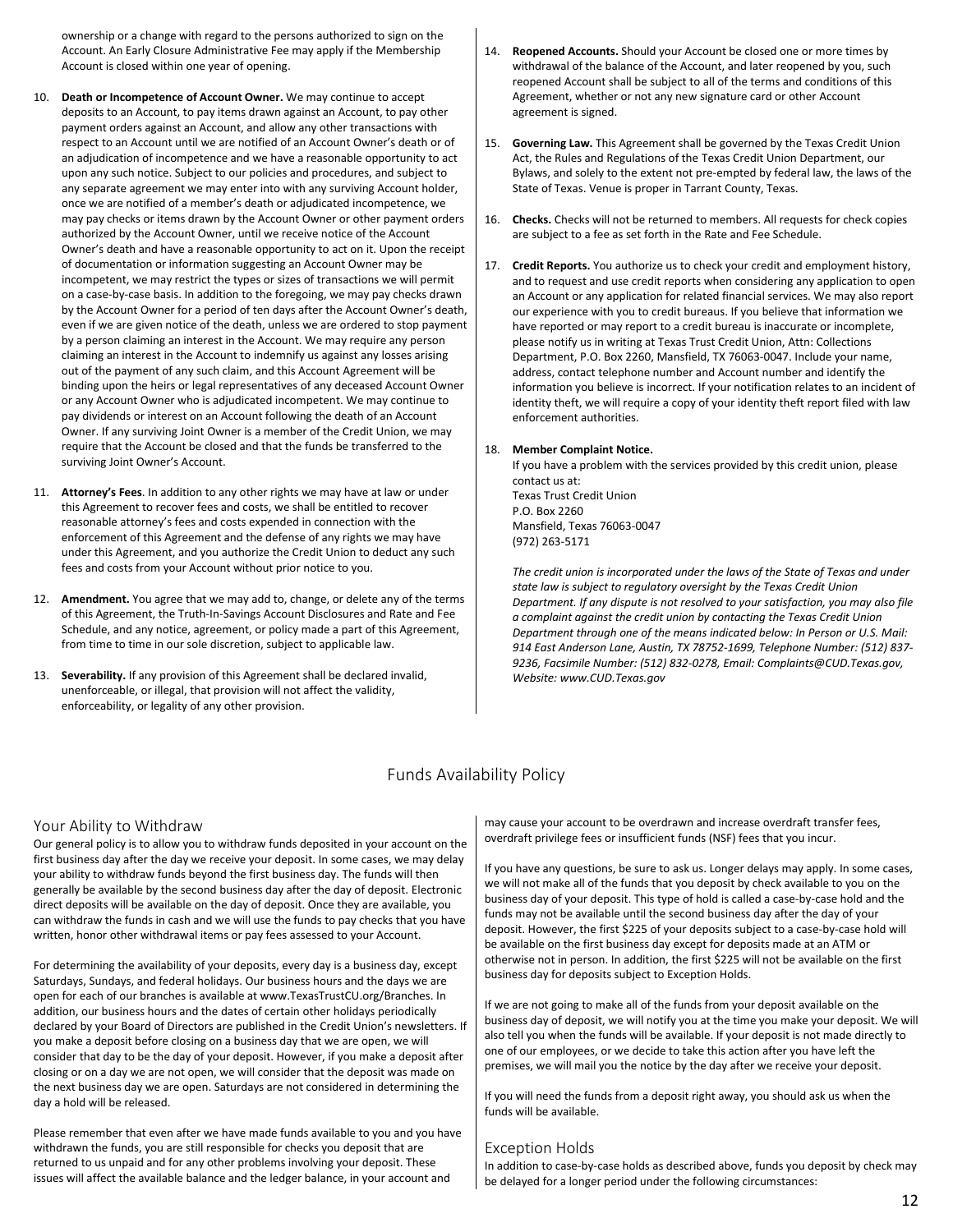- We believe a check you deposit will not be paid;
- You deposit checks totaling more than \$5,525 on any one day;
- You redeposit a check that has been returned unpaid;
- You have overdrawn your Account repeatedly in the last six months;
- There is an emergency, such as failure of communications or computer equipment.

This type of hold is called an exception hold. We will notify you if we delay your ability to withdraw funds for any of these reasons, and we will tell you when the funds will be available. The first \$225 of your deposit will generally not be available for withdrawal on the first business day when your deposit is subject to an exception hold. Deposits subject to an exception hold will generally be available no later than the seventh business day after the day of your deposit.

Foreign items in U.S. or foreign currency and drawn on or payable through depository institutions outside the United States are accepted for collection only and are not subject to this Funds Availability Policy. We generally receive funds from foreign items taken for collection within three to six weeks. We will notify you when the funds for an item taken for collection have been received and deposited to your Account.

## <span id="page-12-0"></span>Holds on Other Funds

If we cash a check for you that is drawn on another bank, we may withhold the availability of a corresponding amount of funds that are already in your Account. Those funds will be available at the time funds from the check we cashed would have been available if you had deposited it.

If we accept for deposit a check that is drawn on another bank, we may make funds from the deposit available for withdrawal immediately but delay your availability to withdraw a corresponding amount of funds that you have on deposit in another Account with us. The funds in the other Account would then not be available for withdrawal until the time periods that are described elsewhere in this disclosure for the type of check that you deposited.

## <span id="page-12-1"></span>Special Rules for New Accounts

If you are a new member, the following special rules will apply during the first 30 days your Account is open: Funds from electronic direct deposits to your account will be available on the day we receive the deposit. Funds from cash, wire transfers, and the first \$5,525 of a day's total deposits of cashier's, certified, teller's, traveler's, and federal, state, and local government checks will be available on the day of your deposit if the deposit meets certain conditions. For example. The checks must be payable to you. The excess over \$5,525 will be available on the seventh business day after the day of your deposit. Funds from deposits that are not otherwise required to be made available on the same business day will be available by the seventh business day. Deposits of checks to a new account are not subject to the first \$225 cash availability requirement.

## <span id="page-12-2"></span>NSF Fees Incurred Due to Delayed Availability of Funds

If we place a hold on your check deposit, and we fail to notify you of the delayed availability, you will be entitled to a refund of any related overdraft or returned check fees assessed if the check subject to the delay is paid.

## <span id="page-12-3"></span>Substitute Checks and Your Rights

Important Information about Check 21 and Your Credit Union Deposit Accounts

**Note:** *The following information applies only to consumer deposit Accounts which are used primarily for a personal, family, or household purpose.*

## <span id="page-12-4"></span>What is a Substitute Check?

To make check processing faster, a federal law called the Check 21 Act permits financial institutions to replace original checks or share drafts with "substitute checks." These checks are similar in size to original checks with a slightly reduced image of the front and back of the original check. The front of a substitute check states: "This is a legal copy of your check. You can use it the same way you would use the original check." You may use a substitute check as proof of payment just like the original check.

Some or all of the share drafts that you receive back from us may be substitute checks. This notice describes rights you have when you receive substitute checks from us. The rights in this notice do not apply to original checks or share drafts or to electronic debits to your Account.

However, you have rights under other law with respect to those transactions.

## <span id="page-12-5"></span>What Are My Rights Regarding Substitute Checks?

In certain cases, federal law provides a special procedure that allows you to request a refund for losses you suffer if a substitute check is posted to your Account (for example, if you think that we withdrew the wrong amount from your Account or that we withdrew money from your Account more than once for the same check). The losses you may attempt to recover under this procedure may include the amount that was withdrawn from your Account and fees that were charged as a result of the withdrawal (for example, bounced check fees).

The amount of your refund under this procedure is limited to the amount of your loss or the amount of the substitute check, whichever is less. You also are entitled to interest on the amount of your refund if your Account is a dividend-bearing Account. If your loss exceeds the amount of the substitute check, you may be able to recover additional amounts under other law.

If you use this procedure, you may receive up to \$2,500 of your refund (plus interest if your Account earns interest) within 10 business days after we received your claim and the remainder of your refund (plus interest if your Account earns interest) not later than 45 calendar days after we received your claim.

We may reverse the refund (including any interest on the refund) if we later are able to demonstrate that the substitute check was correctly posted to your Account.

## <span id="page-12-6"></span>How Do I Make a Claim for a Refund?

If you believe that you have suffered a loss relating to a substitute check that you received and that was posted to your Account, please contact us in writing at Texas Trust Credit Union, Attn: AVP of Deposit Operations, P.O. Box 2260, Mansfield, TX 76063-0047. You must contact us within 40 calendar days of the date that we mailed (or otherwise delivered by a means to which you agreed) the substitute check in question or the Account statement showing that the substitute check was posted to your Account, whichever is later. We will extend this time period if you were not able to make a timely claim because of extraordinary circumstances. Your claim must include:

- A description of why you have suffered a loss (for example, you think the amount withdrawn was incorrect);
- An estimate of the amount of your loss;
- An explanation of why the substitute check you received is insufficient to confirm that you suffered a loss; and
- <span id="page-12-7"></span> A copy of the substitute check or the following information to help us identify the substitute check: check number, the name of the person to whom you wrote the check, and the amount of the check.

## Electronic Funds Transfer Agreement and Disclosures

## Agreement

1. **Issuance of Card or Personal Identification Number.** In this Agreement and Disclosures ("Agreement"), the words "you," "your," and "party" refer to any person to whom a Texas Trust Credit Union Debit Mastercard or Debit Business Mastercard (collectively, "Card") is issued, any person to whom a Personal Identification Number ("PIN") or Access Code is issued in connection with any such Card or other electronic fund transfer service, any person authorized to use or given access to use to any such Card or PIN or Access Code, and any owner on any Credit Union account ("Account") which may be accessed by the Card or the PIN or Access Code. The words "we," "us," "our," and "Credit Union" refer to Texas Trust Credit Union. You agree that any use of a Card or a

<span id="page-12-8"></span>PIN or Access Code by you shall be governed by the terms and conditions set forth in this Agreement, as well as the terms of your Membership and Account Agreement with us, which is incorporated into this Agreement by reference. Capitalized terms appearing herein but not defined shall have the same meaning as in the Membership and Account Agreement. If the terms of this Agreement should be interpreted to conflict with any other agreement you have with us, the terms herein shall control. You may not transfer an issued Card to another person, nor may you assign this Agreement without our written consent.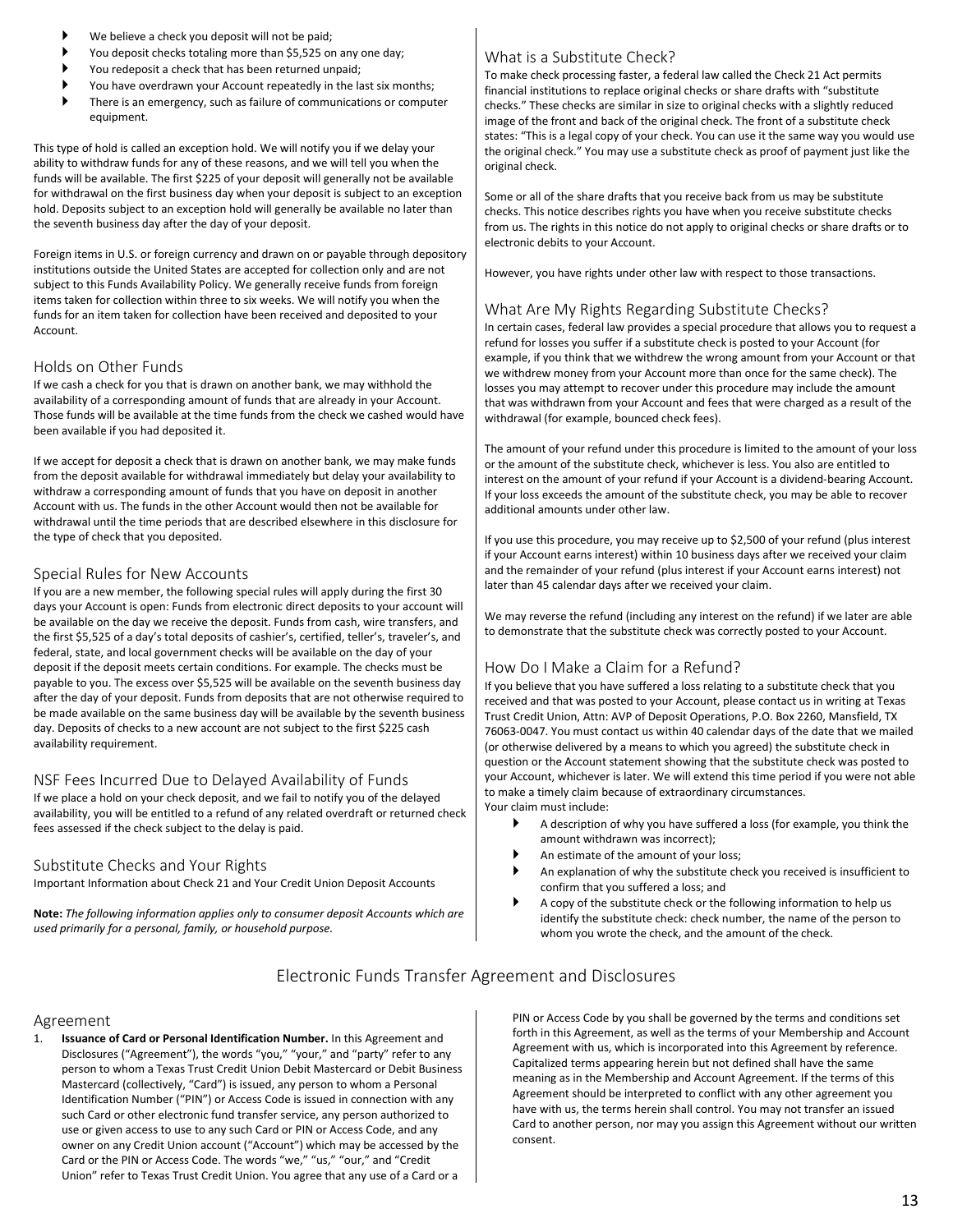- 2. **Overdrafts.** You agree that you will not use your Card and PIN or Access Code to withdraw or transfer funds from your Account in amounts exceeding the available balance in your Account at the time of any such transfer. You agree that we will be under no obligation to make a withdrawal or transfer if there is not a sufficient available balance in your Account. If your Account has a ledger balance reduced by the overdraft adjustments that is sufficient for one or more but not all checks, withdrawal orders, or items or electronic funds transfers during any given business day, we may honor those items, allow those withdrawals, or make any such electronic funds transfer in any order that we choose in our sole discretion including honoring first any such checks, orders, or transfers payable to us, and dishonoring or refusing any item, order, or transfer for which there is not a sufficient ledger balance minus the overdraft adjustments thereafter. If you have overdraft coverage (whether Overdraft Protection or Overdraft Privilege) with us, you agree that your use of the Card and PIN shall be subject to the overdraft and overdraft coverage provisions of the Membership and Account Agreement and the Overdraft Coverage Options as in effect at the time the transaction is presented to the credit union for payment.
- 3. **Card, PIN and Access Code Security.** Each Card that we issue to you must be signed by the person authorized to use the Card. You agree to keep your Card and PIN and Access Codes in a place of safekeeping, to refrain from disclosing your PIN and Access Codes to any third party, to refrain from writing your PIN on your Card, and to refrain from recording or displaying your PIN and Access Codes in such a manner that it will be accessible by third parties. You agree that the use of the Card or PIN or Access Code by (i) you, (ii) any other applicant, (iii) any party to any of your Accounts which may be accessed by the Card, (iv) anyone you permit or authorize to use your Card or PIN or Access Code, and (v) anyone to whom you disclose your PIN or Access Code or give access to your Card or PIN or Access Code shall be deemed an authorized use for which you shall be liable. You will be responsible for reporting the loss or theft of your Card or PIN or Access Code to us as soon as possible after the loss or theft. Our security procedures include the requirement of a PIN, Access Code or signature verification for each transaction. If a Debit Business Mastercard is issued in connection with a Business Account, as an additional security measure, you agree to regularly instruct and require each Authorized Signer to (i) sign the Card and any renewal or replacement Cards immediately upon receipt, (ii) keep the Card and PIN separate, in a place of safekeeping, and in the Authorized Signer's sole possession, (iii) refrain from disclosing the PIN to any unauthorized third party or writing the PIN on the Card, (iv) use the Card or PIN for business purposes only and only as authorized by us from time to time, (v) retain all transaction receipts (never throw them in the trash, leave them at the transaction site, or otherwise make them available to unauthorized persons) and promptly verify receipts and other transactions against your Account statement, (vi) immediately report all crimes to us or a law enforcement official, and (vii) immediately report the loss or theft of your Card or PIN or any known or suspected unauthorized use of the Card or PIN to us. Business Account Owners agree to notify us immediately when you terminate an Authorized Signer's rights to use the Card and promptly return the Card to us. You acknowledge and represent that these security procedures provide a commercially reasonable degree of protection against unauthorized use of the Card and PIN in view of your business or organization's particular circumstances. We assume no duty to discover any breach of security by you or any Authorized Signer or any unauthorized disclosure or use of a PIN.
- 4. **Surrender, Cancellation, and Amendment.** You agree to surrender your Card to us upon demand. You agree, further, that the Card shall at all times remain our property and that we may cancel this Agreement at any time, subject to such notification as may be required by applicable law. If a Card is not used for a period of more than one year, we may revoke authorization for the Card without notice. You may terminate this Agreement or any Authorized Signer's Card privileges at any time by notifying us in writing. Your notice will be effective after we have received it and had a reasonable opportunity to act upon it. You agree to obtain the Card from any Authorized Signer whose Card privileges are terminated and return it to us promptly. You will remain liable for transactions completed by an Authorized Signer before termination. You also agree that we may add to, change, or delete the terms of this Agreement and Disclosures from time to time, subject to such notification as may be required by applicable law. Use of a Card or PIN or Access Code following notice of an amendment constitutes your acceptance of the amended terms. We may not give you advance notice of a change in terms to this Agreement and Disclosures if an immediate change is necessary in order to maintain or restore the security of our Card services or your Account. Any modification or waiver of your obligations or of our rights under this Agreement must be made in writing and signed by us to be effective.
- 5. **Business, Organization, and Association Accounts.** You acknowledge and agree that the Card and any PIN or Access Code provided to you may be used for business purposes only and may not be used for personal, household, or family purposes. You agree to implement reasonable measures to ensure that any Card and PIN and Access Code are used for business purposes only.
- 6. **Debit Mastercard and Debit Business Mastercard Transactions.** Each Card issued to you must be signed by the person authorized to use the Card. By signing, using, or allowing another person to use your Card, you agree to be bound by the terms on the back of the Card and the terms appearing in this Agreement and Disclosures. Your use of the Card for purchases or obtaining cash at merchant locations will result in debits to your Account, and you may not defer payment of these debits as with credit card transactions. You may be asked to sign a sales slip, withdrawal slip or other document, or just provide your card number. The Credit Union is not liable for the refusal or inability of any electronic terminal, merchant or financial institution to honor the Card or to complete a withdrawal from your Account or for their retention of the Card. The transaction amount including any charges imposed by the merchant, financial institution, or Credit Union will be deducted from the Account. We may debit or place a hold on your Account for a transaction either on the day it is presented to us for payment, by electronic or other means, or on the day we receive notice of the transaction, whichever is earlier. If a merchant or other financial institution requests an authorization for a transaction, we may place a hold on funds in your Account for up to seven days for the authorized transaction amount. As a result, you will not have access to the funds on hold other than for the transaction authorized for the period of the hold. Furthermore, because your Card is a debit card and not a credit card, if you have a problem with the quality of property or services that you have purchased with your Card, you will have to settle the matter directly with the merchant.
- 7. **Notices.** You agree to notify us immediately if your address or telephone numbers change. Except as otherwise provided in this Agreement and Disclosures, all notices and other communications shall be in writing and delivered by first class mail. Written notices to the Credit Union shall be delivered to the address appearing in the Disclosures below. Notices to the Account Owner shall be delivered to Account Owner's address of record on file with the Credit Union. Either party may change its contact information for receiving notices by notifying the other party in accordance with this section.

## Disclosures

The following Disclosures are provided for the benefit of consumers pursuant to the Electronic Funds Transfer Act and Federal Reserve Board Regulation "E." The Act and Regulation do not apply to business, association, or organization Accounts.

**Note to Business, Association, and Organization Account Holders:** If you are a Business Account holder, Section 9 below does not apply to you (except for the Debit Business Mastercard zero liability rules). Please refer to Sections 10 and 11 for Business' liability for unauthorized use of an electronic funds transfer service and the Credit Union's liability under the Agreement and Disclosures.

The remainder of the Electronic Funds Transfer Act Disclosures are provided for informational purposes only and are not intended to expand the scope or coverage of the Act or Regulation to Business Accounts.

- 1. **Transfer Types.** The following electronic fund transfer services are available:
	- a. Debit Mastercard and Debit Business Mastercard
		- i. Account Access
			- You may use your Card and PIN to:
				- $\triangleright$  Pay for purchases at places that have agreed to accept the Card.
				- $\triangleright$  Obtain cash from a merchant, if the merchant permits, or from a participating financial institution.
			- Your Card also functions as an automated teller machine (ATM) card. Business Accounts must maintain a Checking Account in good standing with us in order to have ATM access to Business Savings Account(s) using the Card. Using your Card and PIN, you may access your Accounts and perform the following transactions at ATMs:
				- Withdraw cash from your Checking and Savings Accounts;
				- Transfer funds between your Checking and Savings Accounts;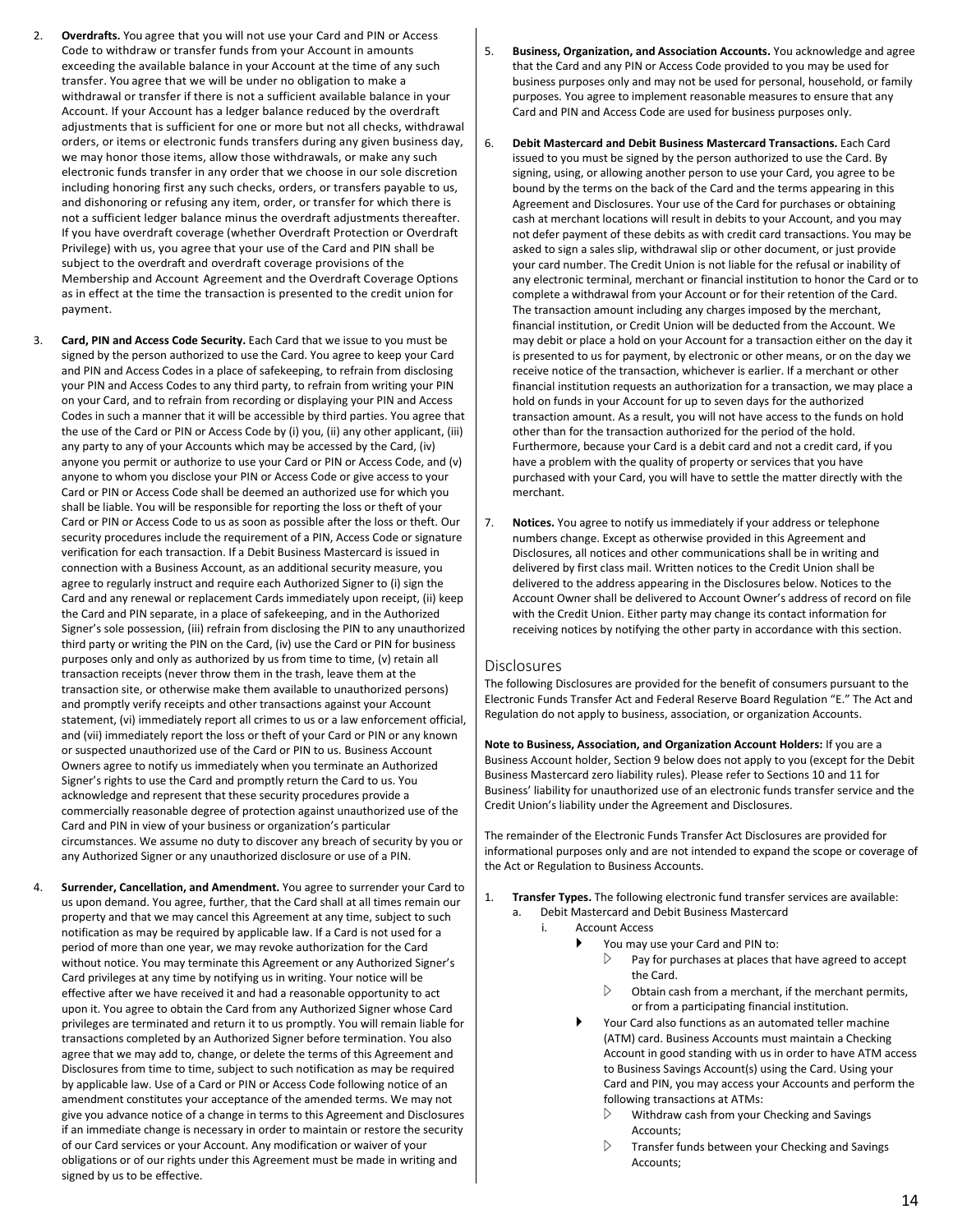- Obtain balances for your Checking and Savings Accounts.
- Some of these services may not be available at all ATM terminals.
- ii. Transfer Limitations We reserve the right to limit the amount or frequency of withdrawals or transfers and to impose other limits or restrictions on the use of your Card, subject to such notification as is required

Please refer to our Fee Schedule accompanying this Agreement and Disclosures for a disclosure of daily limits for point-of-sale transactions and cash advances.

- You may not conduct point-of-sale transactions from your Savings Account(s).
- These limits may be lower for ATMs owned by third parties with different rules or by merchants. The types of transactions or amounts that may be withdrawn at ATMs may vary from machine to machine.
- You may transfer amounts up to the available balance in your Account at the time of the withdrawal or transfer.
- Occasionally, we may allow you to withdraw more than the daily limitations disclosed in our Fee Schedule. You agree that you will not withdraw more than the amount of the available balance in your Account(s). However, if we allow you to use your Card to withdraw an amount exceeding the ledger balance reduced by the overdraft adjustments in your Account(s), you will be responsible for all amounts you owe to the Credit Union including overdrafts and fees.

Please see the Transfer Limitations section for important information concerning Card transfer limitations.

## b. VIPS - Voice Information Phone System

by applicable law.

- i. Account Access
	- You may use your Access Code to:
		- $\triangleright$  Obtain balances on all Accounts, including Savings, Checking, Certificates of Deposit, and all loans except mortgage and business loans;
		- $\triangleright$  Transfer funds between your Savings and Checking Accounts;
		- $\triangleright$  Make loan payments from your Savings and Checking Accounts to all loans except mortgage or business loans.
		- $\triangleright$  Find out if certain checks have cleared:
		- $\triangleright$  Find out the last 10 deposits, last 10 ATM transactions, last 10 ACH deposits, last 10 ACH withdrawals, last 10 payroll deposits, or find out last 10 checks cleared;
		- $\triangleright$  Find out year-to-date dividends, last dividend, and prior year dividends;
		- $\triangleright$  Find out your year-to-date interest paid on loans and prior year interest paid on loans;
		- $\triangleright$  Request that a withdrawal by check from your Savings Account be mailed to the address listed for your Account;
		- $\triangleright$  Request an advance on your line-of-credit, if applicable.

Please see the Transfer Limitations section for important information concerning VIPS transfer limitations.

## c. Online Banking

- i. Account Access
	- You may use your Access Code to:
		- $\triangleright$  Obtain balances on all Accounts, including Savings, Checking, Certificates of Deposit, and all loans;
		- $\triangleright$  Transfer funds between your Savings and Checking Accounts;
		- $\triangleright$  Make loan payments from your Savings and Checking Accounts;
		- $\triangleright$  Find out if certain checks have cleared;
		- Find out year-to-date dividends, last dividend, and prior year dividends;
- Find out your year-to-date interest paid on loans and prior year interest paid on loans;
- $\triangleright$  Find out the current Annual Percentage Rate on loans;
- $\triangleright$  Find out the current Annual Percentage Yield on Savings Accounts, Checking Accounts, and Certificates of Deposit;
- $\triangleright$  View a summary of all your deposits and loan account balances;
- $\triangleright$  Review Account history of Savings Accounts, Checking Accounts, Certificates of Deposit, and Loan Accounts.

Please see the Transfer Limitations section for important information concerning Online Banking transfer limitations.

## d. Bill Payment Service

 You may arrange to have bills paid from your Checking Account through the Bill Payer service. Your contractual arrangement for the Bill Payer Service provides for additional terms, conditions, disclosures and limitations.

Please refer to the Terms and Conditions of the Bill Payment Service for more information.

- e. Direct Deposit and Preauthorized Withdrawal Transfers
	- You may make arrangements for certain direct deposits to be accepted into your Checking or Savings Accounts or to pay certain recurring bills from your Checking or Savings Accounts.

Please see the Transfer Limitations section for important information concerning preauthorized withdrawal transfers.

- f. Electronic Check Conversion
	- If you pay for something by check and the merchant or payee permits, you may authorize the merchant or payee to make a one-time electronic payment from your Checking Account using information from your check to pay for the purchase or to pay a bill. You may also authorize a merchant or payee to electronically debit your Checking Account for returned check fees. You are deemed to have authorized these transfers if you sign an authorization or if you engage in the transaction after receiving notice that the transfer will be treated as an electronic fund transfer.
- 2. **Fees.** Please refer to our Rate and Fee Schedule accompanying this Agreement and Disclosures for a disclosure of fees and charges that apply in connection with your use of Electronic Funds Transfer services. In addition to the fees disclosed on our Rate and Fee Schedule, when you use an ATM not owned by us, you may be charged an additional fee by the ATM operator or any network used. And you may be charged an additional fee for a balance inquiry even if you do not complete a funds transfer.
- 3. **Business Days.** Our business days are Monday through Saturday, excluding federal holidays.

## 4. **Documentation.**

- a. Terminal Transfers. You can get a receipt at the time you make any transfer to or from your Account using an ATM or a point of sale terminal.
- b. Periodic Statements. You will receive a monthly Account statement from us unless there are no transfers in a particular month. In any case, you will receive an Account statement from us at least quarterly unless your Account has been inactive for at least one year.
- c. Direct Deposits. If you have arranged to have direct deposits made to your Account at least once every 60 days from the same person or company, the person or company making the deposit will tell you every time they send us the money.

## 5. **Preauthorized Payments.**

a. Right to Stop Payment of Preauthorized Transfers and Procedure for Doing So. If you have arranged in advance to make regular payments from your Account, you can stop any of these payments. Here's how: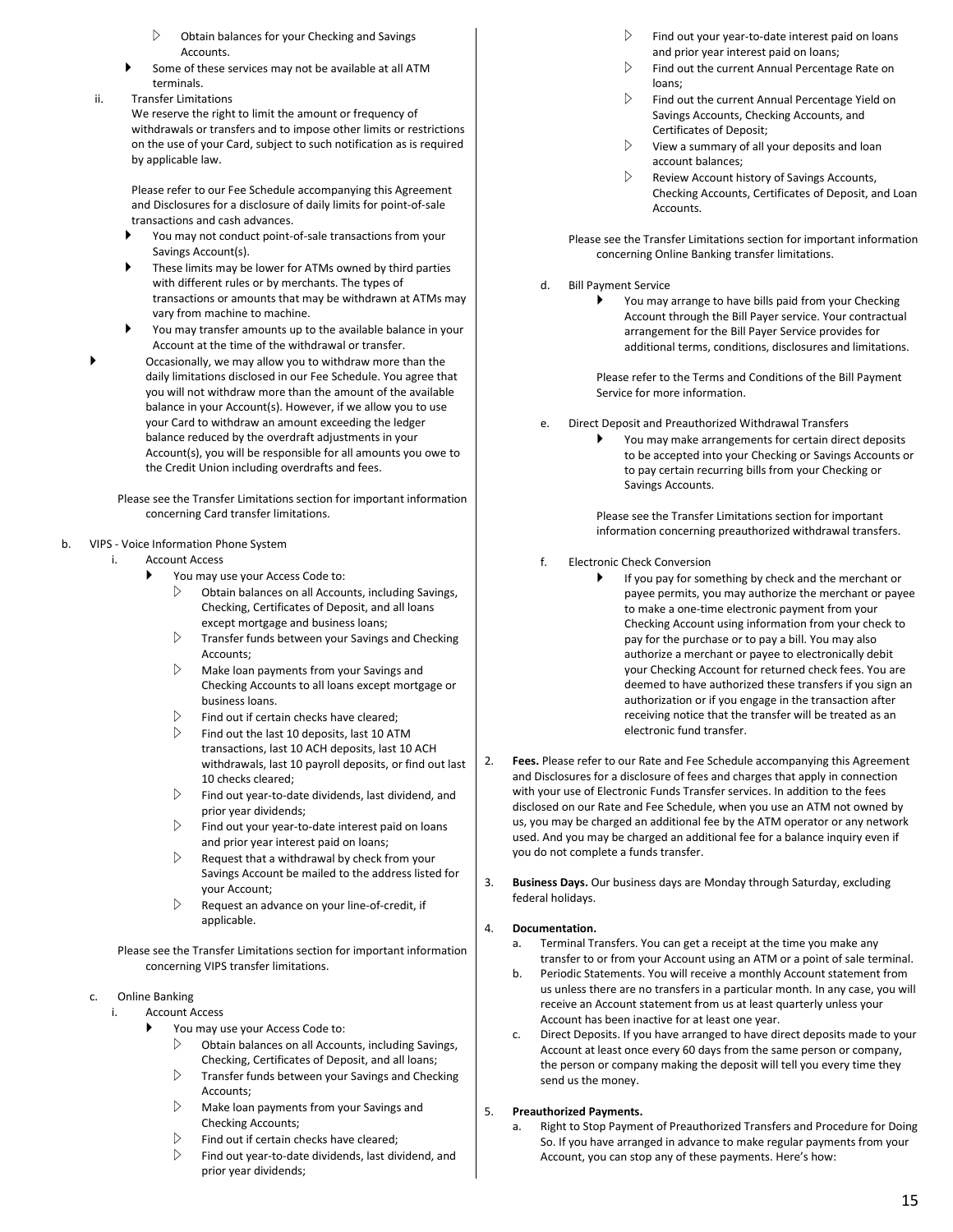Call us at (972) 263-5171 or write to us at Texas Trust Credit Union, P.O. Box 2260, Mansfield, TX 76063-0047, in time for us to receive your request three business days or more before the payment is scheduled to be made. If you call, we may also require you to put your request in writing and get it to us within 14 days after you call. We will charge a fee as set forth in our Rate and Fee Schedule for each stop payment order you give. You may not stop payment of transactions performed with a Card,

even if the transaction has not yet posted to your Account.

- b. Notice of Varying Amounts. If these regular payments may vary in amount, the person or company you are going to pay will tell you, ten days before each payment, when it will be made and how much it will be. You may choose instead to get this notice only when the payment would differ by more than a certain amount from the previous payment or when the amount would fall outside certain limits that you set.
- c. Liability for Failure to Stop Payment of Consumer Preauthorized Transfer. For consumer Accounts only, if you order us to stop one of these payments three business days or more before the transfer is scheduled, and we do not do so, we may be liable for your losses or damages. We will not be liable for your losses or damages, however:
	- If, through no fault of ours, you do not have a sufficient ledger balance reduced by the overdraft adjustments in your Account to make the transfer.
	- If the transfer would go over the credit limit of any line of credit that you have designated for use in providing overdraft protection on your Account.
	- If the ATM machine where you are making the transfer does not have enough cash.
	- If the point-of-sale terminal system was not working properly and you knew about the breakdown when you started the transfer.
	- If circumstances beyond our control (such as fire or flood) prevent the transfer, despite reasonable precautions that we have taken. *There may be other exceptions stated in our Agreement with*

*you.*

6. **Contact in Event of Unauthorized Transfer.** If you believe your Card or PIN or Access Code has been lost or stolen or that someone has transferred or may transfer money from your Account without your permission, call:

(972) 263-5171, or (800) 527-3600, or write: Texas Trust Credit Union P.O. Box 2260 Mansfield, TX 76063-0047

You should also call the number or write to the address listed above if you believe a transfer has been made using the information from your check without your permission.

- 7. **Confidentiality.** We agree to maintain your financial information as confidential and will exercise the same standard of care and security to protect your information as we use to protect our own confidential information. We may, however, disclose information to third parties about your Account or the transfers you make:
	- Where it is necessary for completing transfers, or
	- In order to verify the existence and condition of your Account for a third party, such as a credit bureau or merchant, or
	- In order to comply with government agency or court orders or as otherwise required by law, or
	- If you give us your written permission.
- 8. **Your Liability for Unauthorized Transfers and Advisability of Prompt Reporting.** Tell us immediately if you believe your Card or PIN or Access Code has been lost or stolen, or if you believe that an electronic fund transfer has been made without your permission using information from your check. Telephoning is the best way of keeping your possible losses down. You could lose all the money in your Account (plus your maximum overdraft line of credit).
	- For Point-of-Sale Transactions with Your Debit Mastercard or Debit Business Mastercard. If you believe your Card or PIN has been lost or stolen, you will not be liable once you notify us that someone may or has used your Card or PIN without your permission. This zero liability limitation does not apply unless (i) you have exercised reasonable care with the Card, (ii) you have not reported two or more incidents of unauthorized use on your Account within the preceding 12 months, and(iii) your Account is in good standing. This limitation also does not

apply to ATM transactions or if the PIN was used as the cardholder verification method for the unauthorized transaction. If you do not meet these conditions and you are a consumer cardholder, your liability will be determined under the standards set forth in subsection (b). Businesses not meeting the conditions above are subject to unlimited liability for unauthorized Card use.

Note to Business, Association, and Organization Accounts: The following consumer liability limitations do not apply to Business Accounts.

b. For All Other Transactions. For consumer Debit Mastercard transactions in which zero liability does not apply, and for all other types of consumer electronic funds Transfer transactions, if you tell us within two business days, you can lose no more than \$50 if someone used your Card or PIN or Access Code without your permission.

If you do NOT tell us within two business days after you learn of the loss or theft of your Card or PIN or Access Code, and we can prove we could have stopped someone from using your Card or PIN or Access Code without your permission if you had told us, you could lose as much as \$500.

Also, if your statement shows transfers that you did not make, including those made by Card, PIN, Access Code, or other means, tell us at once. If you do not tell us within 60 days after the statement was mailed to you, you may not get back any money you lost after the 60 days if we can prove that we could have stopped someone from taking the money if you had told us in time. If a good reason (such as a long trip or a hospital stay) kept you from telling us, we will extend the time periods.

### 9. **Business, Association, and Organization Account Liability for Unauthorized Use.** You acknowledge and agree that the issuance of a Card and/or a PIN or Access Code in connection with a Business Account affords ready access to the Account by the person or persons authorized by the Account Owner, as well as any other persons who are provided access to the Card or PIN or Access Code or who otherwise obtain the Card or PIN or Access Code whether by way of negligence, theft, collusion, or otherwise. As a result, except as otherwise expressly provided in the Agreement and Disclosures, you acknowledge and agree that the Account Owner and all persons authorized by the Account Owner to receive a Card or PIN or Access Code, are jointly and severally liable for their use and that we will not be liable for any loss resulting from the unauthorized use of the Card or a PIN. The Account Owner and all of the Authorized Signers jointly and individually agree to indemnify, release, and hold us harmless from any claims, demands, expenses, losses, or damages, including legal fees and expenses, arising out of, resulting from, or directly or indirectly related to the issuance or use of any Card or PIN or Access Code pursuant to this Agreement. You acknowledge and agree that you will not have the benefit of any consumer law limiting your liability with respect to unauthorized use of the Card or PIN or Access Code.

- 10. **Credit Union's Liability**. If we do not complete a transfer to or from your Account on time or in the correct amount according to our agreement with you, we may be liable for your losses or damages. However, there are some exceptions. We will NOT be liable, for instance:
	- If, through no fault of ours, you do not have a sufficient available balance in your Account to make the transfer.
	- If the transfer would exceed the credit limit of any line of credit that you have designated for use in providing overdraft protection on your Account.
	- If the terminal or system where you are making the transfer does not have enough cash;
	- If the terminal or system was not working properly and you knew about the breakdown when you started the transfer;
	- If circumstances beyond our control (such as fire or flood) prevent the transfer, despite reasonable precautions that we have taken.

There may be other exceptions stated in our Agreement with you.

For Business Accounts, we will only be liable under this Agreement if you prove that our failure was caused by our willful misconduct or gross negligence and that you incurred actual damages. You agree to hold us harmless from any costs or damages that we sustain as a result of carrying out your instructions.

IN NO EVENT WILL WE BE LIABLE TO A BUSINESS, ASSOCIATION, OR ORGANIZATION FOR ANY INDIRECT, SPECIAL, INCIDENTAL, PUNITIVE, OR CONSEQUENTIAL DAMAGES, INCLUDING LOSS OF PROFITS OR REVENUES,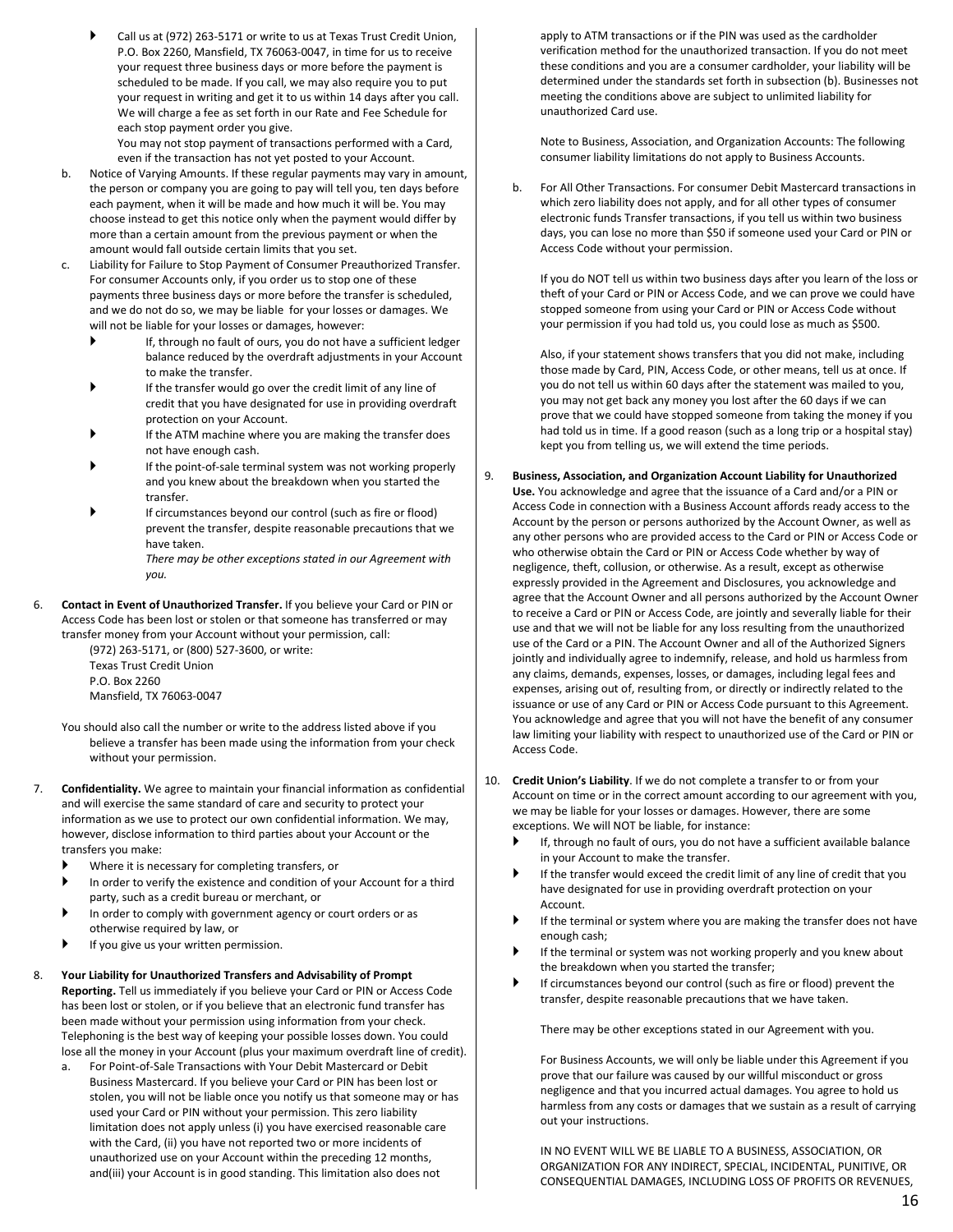- 11. **In Case of Errors or Questions about Your Electronic Transfers.** Call or write us at the telephone number or address listed in these Disclosures as soon as you can if you think your statement or receipt is wrong or if you need more information about a transfer listed on the statement or receipt. We must hear from you no later than 60 days (15 days for Business Accounts) after we sent the FIRST statement on which the problem or error appeared.
	- Tell us your name and Account number.
	- Describe the error or the transfer you are unsure about, and explain as clearly as you can why you believe it is an error or why you need more information.
	- Tell us the dollar amount of the suspected error.
	- If you tell us orally, we may require that you send us your complaint or question in writing within 10 business days.

We will determine whether an error occurred within 10 business days after we hear from you and will correct any error promptly. If we need more time, however, we may take up to 45 days to investigate your complaint or question. If we decide to do this, we will credit your Account within 10 business days for the amount you think is in error, so that you will have use of the money during the time it takes us to complete our investigation. If we ask you to put your complaint or question in writing and we do not receive it within 10 business days, we may not credit your Account.

For errors involving new Accounts, point-of-sale, or foreign-initiated transactions, we may take up to 90 days to investigate your complaint or question. For new Accounts, we may take up to 20 business days to credit your Account for the amount you think is in error.

We will tell you the results within three business days after completing our investigation. If we decide that there was no error, we will send you a written explanation. You may ask for copies of the documents that we used in our investigation.

- 12. **Debit Mastercard, Debit Business Mastercard, and Mastercard Credit Card Currency Conversion.** If you effect an international transaction with your Card, Mastercard International will convert the charge into a U.S. dollar amount. Mastercard International will use its currency conversion procedure, which is disclosed to institutions that issue Mastercard cards. Currently, the currency conversion rate used by Mastercard International to determine the transaction amount in U.S. dollars for such transactions is generally either a governmentmandated exchange rate or a wholesale exchange rate selected by Mastercard International for the applicable currency on the day the transaction is processed, which rate may differ from the applicable rate on the date the transaction occurred or when the transaction is posted to your Account.
- 13. **Illegal Transactions.** You agree that you will not cause or allow your Card or PIN to be used in any manner or for any transaction that we believe poses an undue risk of illegality and we may refuse to authorize any such use or transaction. If you use your Card or PIN for a transaction that is determined to be illegal, you will be liable for the transaction. You also waive any right to take legal action against the Credit Union for your illegal use of your Card or PIN, and you agree to indemnify and hold the Credit Union and Mastercard International, Inc. harmless from and against any lawsuits, other legal action, or liability that results directly or indirectly from such illegal use.
- <span id="page-16-0"></span>14. **ATM Safety Precautions.** Exercise discretion when using an ATM or night deposit facility. Observe basic safety precautions. Prepare for any ATM transactions prior to approaching the ATM or night deposit facility. Retain your receipts, and do not leave them at the ATM or night deposit facility. Do not lend your Card to anyone, and do not leave your Card or any other documents at the ATM or any night deposit facility. Keep your PIN secret and memorize it. Do not give anyone information regarding your Card or PIN over the telephone. When using an ATM, place your body in a position so that you will prevent others from observing your PIN when entered. At any ATM or night deposit facility, keep a lookout for any suspicious activity near the facility and assure yourself that the facility and all approaches to the facility are well lighted. Conceal cash received from an ATM to the best of your ability and count it after you have left the ATM. If anyone offers assistance while you are operating an ATM, do not accept it. If you have begun a transaction, consider canceling the transaction and leaving the ATM location. Finally, compare your receipts against the statements you receive and notify us immediately if you suspect that an error or unauthorized transaction has occurred.

## Arbitration Provision

Texas Trust has adopted an arbitration provision in an effort to protect its members and their assets. As a not-for-profit, member-owned financial cooperative, Texas Trust always strives to work with its members directly to resolve any issues. To implement this value, Texas Trust has amended the arbitration provision below to include a mandatory informal dispute resolution process that must be followed *before* any arbitration under this agreement can be commenced.

## **MANDATORY INFORMAL DISPUTE RESOLUTION PROCESS**

You agree that you will not initiate or attempt to initiate an arbitration or any lawsuit against the Credit Union regarding disputes arising out of or relating to your Accounts until you have completed *both* of the following steps:

(1) you provide to the Credit Union a written explanation of the facts supporting your individual claim and of the specific relief that you are requesting, with supporting documentation for your claim and any damages you seek to recover; *and*

(2) you personally participate in and complete a settlement conference with a representative of the Credit Union in a good faith effort to resolve your claim.

Your written explanation and documentation of your claim shall be sent to the Credit Union via postal mail to P.O. Box 2260, Mansfield, TX, 76063-0047. The settlement conference shall occur in person or by telephonic or video conference, at your option, at a mutually convenient time during the Credit Union's regular business hours not sooner than 10 business days after and not later than 20 business days after the Credit Union actually receives your written explanation of your claim. If the Credit Union, in its sole discretion, decides it is necessary to take additional time to investigate the facts regarding your claim, it may adjourn the settlement conference for a reasonable period, with the conference to resume not later than 15 business days after it was adjourned.

You agree that until and unless you have completed the above required informal dispute resolution process, no arbitration service provider and no arbitrator shall have jurisdiction or authority to do any of the following: (1) accept from you any statement of claim, filing fee or other document intended to initiate or commence an arbitration, (2) require you or the Credit Union to pay any filing fees, administration charges, deposits, or other amounts charged for commencing, conducting, or administering an arbitration on your claim, (3) commence, conduct, administer, enter any scheduling orders, grant any relief or enter any interim or final award in arbitration on your claim.

## Binding Arbitration and Class Action Waiver

RESOLUTION OF DISPUTES BY ARBITRATION: THIS SECTION CONTAINS IMPORTANT INFORMATION REGARDING YOUR ACCOUNTS AND ALL RELATED SERVICES. IT PROVIDES THAT EITHER YOU OR WE CAN REQUIRE THAT ANY DISPUTES BE RESOLVED BY BINDING ARBITRATION. ARBITRATION REPLACES THE RIGHT TO GO TO COURT, INCLUDING THE RIGHT TO A JURY TRIAL AND THE RIGHT TO PARTICIPATE IN A CLASS ACTION OR SIMILAR PROCEEDING. IN ARBITRATION, THE DISPUTE IS SUBMITTED TO A NEUTRAL PARTY, AN ARBITRATOR, INSTEAD OF A JUDGE OR JURY. ARBITRATION PROCEDURES MAY BE MORE LIMITED THAN RULES APPLICABLE IN COURT.